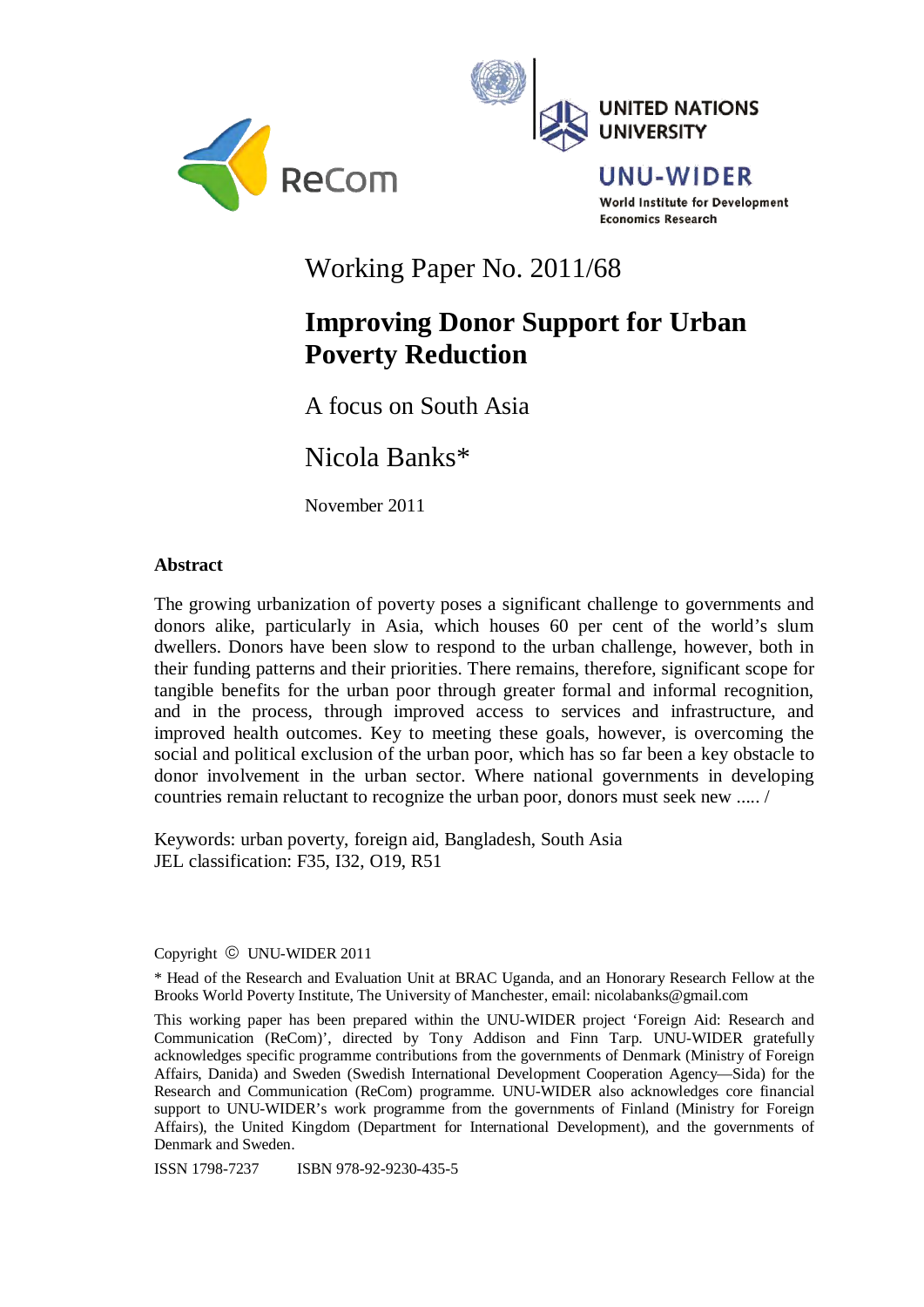… funding mechanisms for urban poverty reduction, as discussed here. Where there have been successes in improved service delivery for the urban poor, it has been generated by collective mobilization of low-income households themselves, as active agents, allowing them to press their demands for greater legitimacy and recognition in rules and regulations, entitlements, and service provision. New forms of partnership will be required. For greater progress in urban poverty reduction to be made, however, the ability to support new forms of decentralized aid must be accompanied by a greater commitment from donors to urban poverty within their priorities and funding patterns.

#### **Acknowledgements**

The author would like to thank Diana Mitlin and Alexander Jachnow for sharing their insights and experiences in urban poverty reduction. She would also like to thank Tony Addison, Lucy Scott, and Diana Mitlin for comments on earlier drafts. Any mistakes are my own, and in no way represent any of the institutions represented here.

*The World Institute for Development Economics Research (WIDER) was established by the United Nations University (UNU) as its first research and training centre and started work in Helsinki, Finland in 1985. The Institute undertakes applied research and policy analysis on structural changes affecting the developing and transitional economies, provides a forum for the advocacy of policies leading to robust, equitable and environmentally sustainable growth, and promotes capacity strengthening and training in the field of economic and social policy making. Work is carried out by staff researchers and visiting scholars in Helsinki and through networks of collaborating scholars and institutions around the world. www.wider.unu.edu publications@wider.unu.edu* 

UNU World Institute for Development Economics Research (UNU-WIDER) Katajanokanlaituri 6 B, 00160 Helsinki, Finland

Typescript prepared by Janis Vehmaan-Kreula at UNU-WIDER

The views expressed in this publication are those of the author(s). Publication does not imply endorsement by the Institute or the United Nations University, nor by the programme/project sponsors, of any of the views expressed.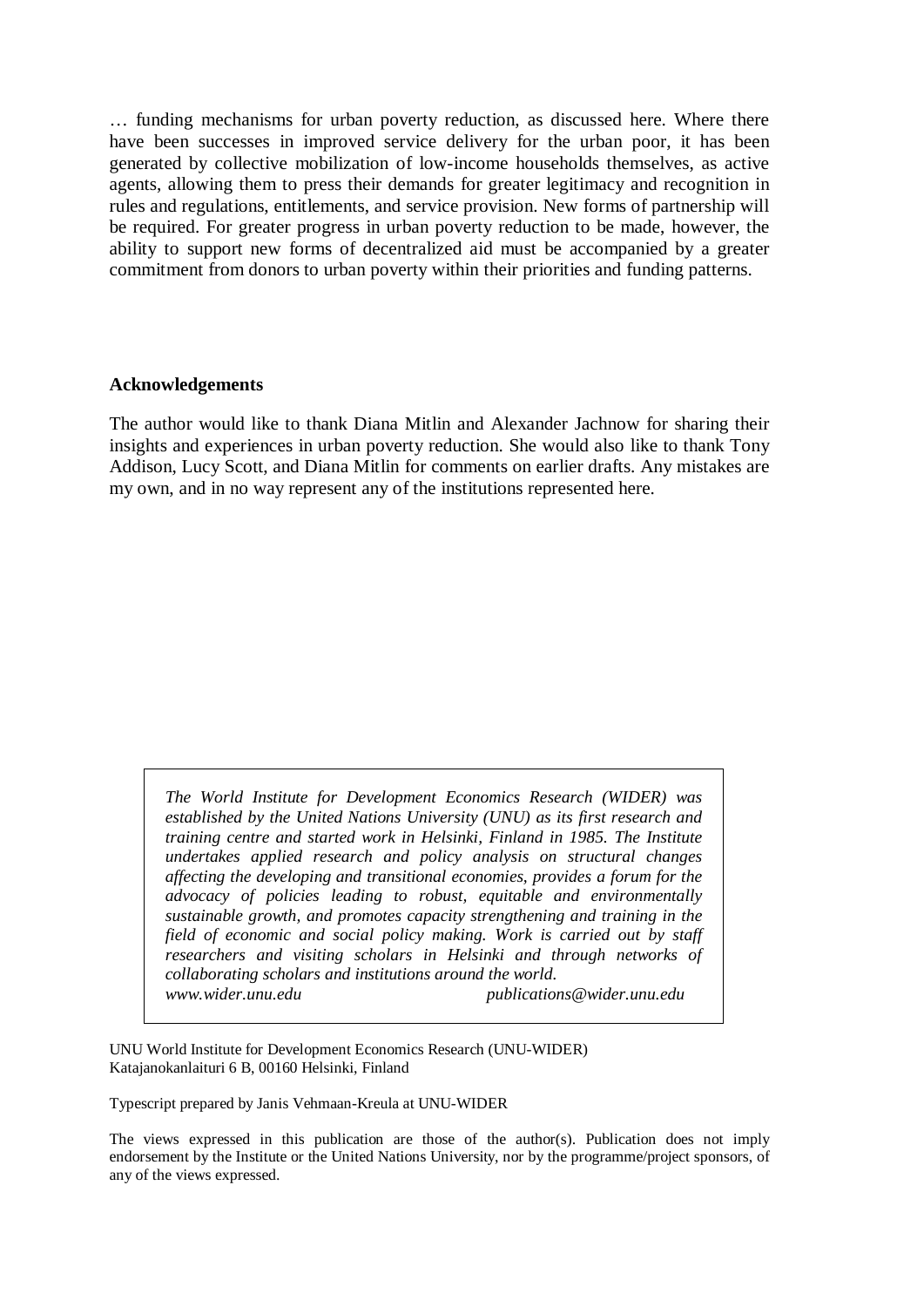# **1 Introduction**

1

The year 2008 represented a major milestone in the world's history, marking the first time more than half the world's population lived in cities and towns. The early twentyfirst century will see unprecedented urban growth in the developing world, especially in Asia and Africa where the urban population will double between 2000 and 2030 (UNFPA 2007). Asia already has half the world's urban population and 60 per cent of the world's slum dwellers (DFID 2010).1 These statistics must be viewed from the right perspective. Commonly discussed as 'explosive', 'unprecedented' or 'out of control', these perspectives view the speed of urban growth as problematic, thereby hiding the benefits of growth (Satterthwaite 2002). Censuses in the early twenty-first century showed the world as less urbanized and less dominated by large cities than expected (ibid.), with many urban residents living in small towns—even large 'villages'—rather than big cities. These shifting urban dynamics bring both opportunities and challenges.

Urbanization is a major contributor to economic growth, as well as to the structural transformation that allows low-income rural societies to modernize and join the ranks of middle-income countries: as cities grow larger, faster gains in urban productivity begin to dominate (Clarke Annez and Buckley 2009). In general, the more urbanized a country, the stronger and more productive its economy is (Satterthwaite 2002). Helping cities, therefore, also supports national development (Stren 2008). Although economic growth is the driving force that underlies poverty reduction in developing countries (Gunther et al. 2005; Stern et al. 2005; Besley and Cord 2007; Rodrik 2007), in many countries, by fostering economic growth, urbanization has helped to reduce national poverty, but has done little for urban poverty reduction (Ravallion et al. 2007). Despite increases in urban growth and productivity, therefore, growing urban poverty characterizes most developing countries (Cohen 2001a).

The distribution of the benefits of urban growth is determined largely by political considerations: government spending in large part decides who benefits or who loses from the benefits of economic growth. Political commitment, therefore, is critical to a fair distribution of the benefits of growth (Klasen 2003; Lindahl 2005), including poverty reduction efforts across rural and urban areas. Underlying the inability or unwillingness of some developing countries to embrace the process of urbanization is a number of traditional beliefs, or 'myths' about urbanization (Satterthwaite 2002; Clarke Annez and Buckley 2009; Banks et al. 2011), including that investment in cities fuels 'unproductive and unmanageable' rural-to-urban migration, and that urban growth is driven by a pro-urban bias. This extends to an inability or unwillingness for some governments in South Asia to incorporate urban poverty reduction into national policies (Banks et al. 2011).

Urbanization, therefore, is accompanied by conflicting paradigms: while it acts as a catalyst for poverty reduction at the national level, it is accompanied by increasing levels of urban poverty. Foreign aid has been slow to respond to these changing population dynamics (Satterthwaite 2001a, 2001b; Mitlin and Satterthwaite 2007; Stren 2008). In part, this is because the development and implementation of policies for

<sup>1</sup> Appendix 1 illustrates the proportion of the world's population living in urban areas, and highlights the prevalence of large and 'mega' cities in the Asian region.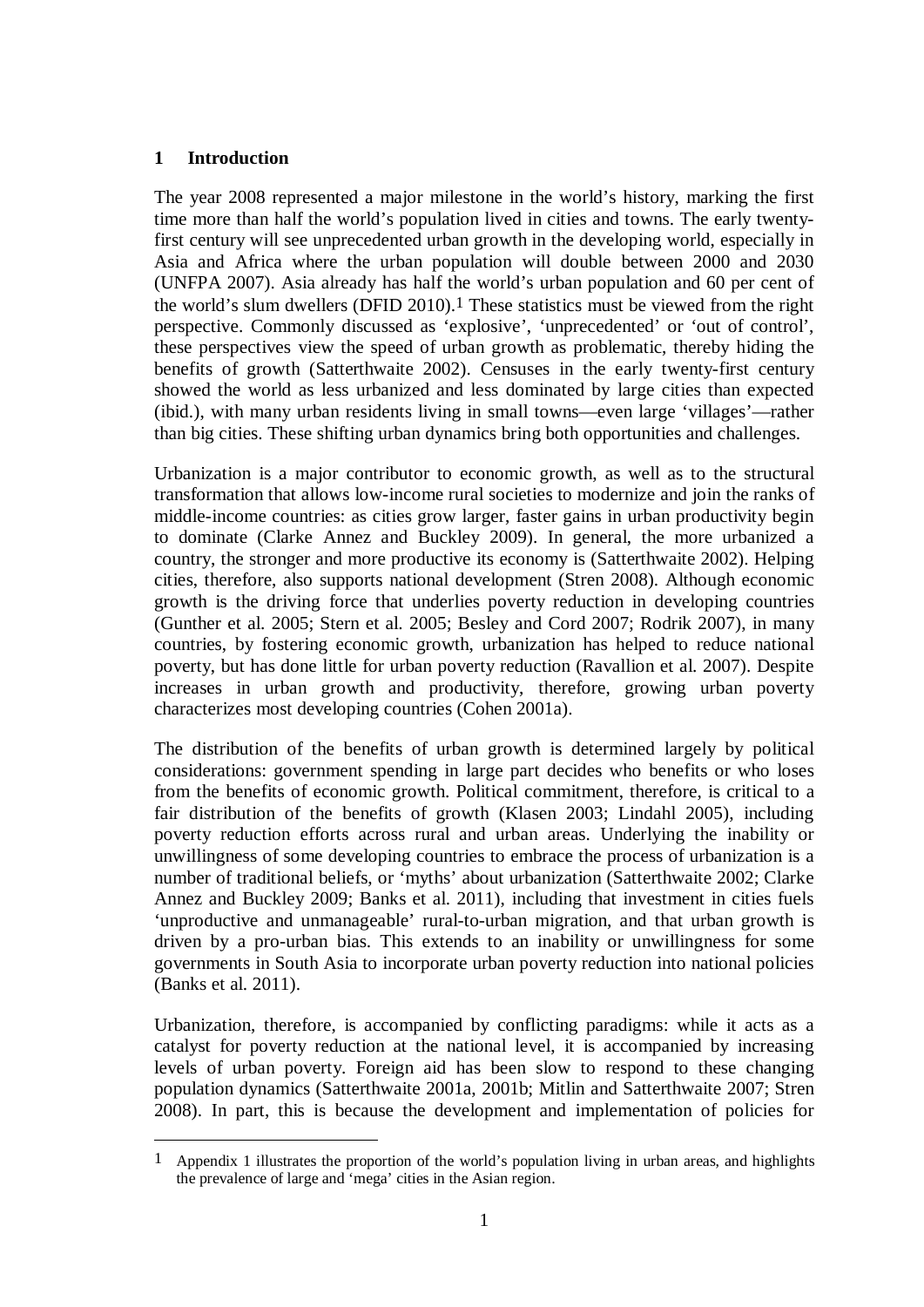poverty reduction in urban areas face enormous challenges in scale and complexity (Pugh 1995). This is due to some of the distinct characteristics of urban poverty and the political economy of poverty reduction in urban areas, as the following section discusses. Section 3 then traces the history of foreign aid investment in urban areas, before Section 4 discusses opportunities for future investment in urban poverty reduction given key lessons learnt through past experience. Section 5 concludes that although the last decade has brought new funding mechanisms through which donor funds can be channelled to effective urban poverty reduction initiatives, a more concerted effort for urban poverty reduction will be in part dependent on greater recognition of urban poverty by donors themselves: there is a strong need for urban poverty to be incorporated into the central agendas and priorities of donor funding.

#### **2 Urban poverty and the politics of urban poverty reduction**

In the immediate future, 93 per cent of global population growth is expected to be in urban areas of developing countries (UN-Habitat 2011). Consequently, some 80 per cent of the world's population will be living in towns and cities by 2030 (UNFPA 2007). Figure 1 illustrates this demographic shift in South Asia from 1950 to 2050.



Figure 1: Percentage of population residing in urban areas (1950 to 2050)

Source: Calculations from UN Population Division 2009.

These shifting population dynamics mean that poverty is rapidly becoming an urban phenomenon (Buckley and Kalarickal 2005). In 2002, for example, for the first time the poverty rates in India's larger states became higher in urban than rural areas (ibid. 2005). The donor community must meet this change in poverty dynamics with increased recognition of the unique vulnerabilities and challenges associated with urban poverty, and the need for investment in more urban poverty-appropriate channels of funding.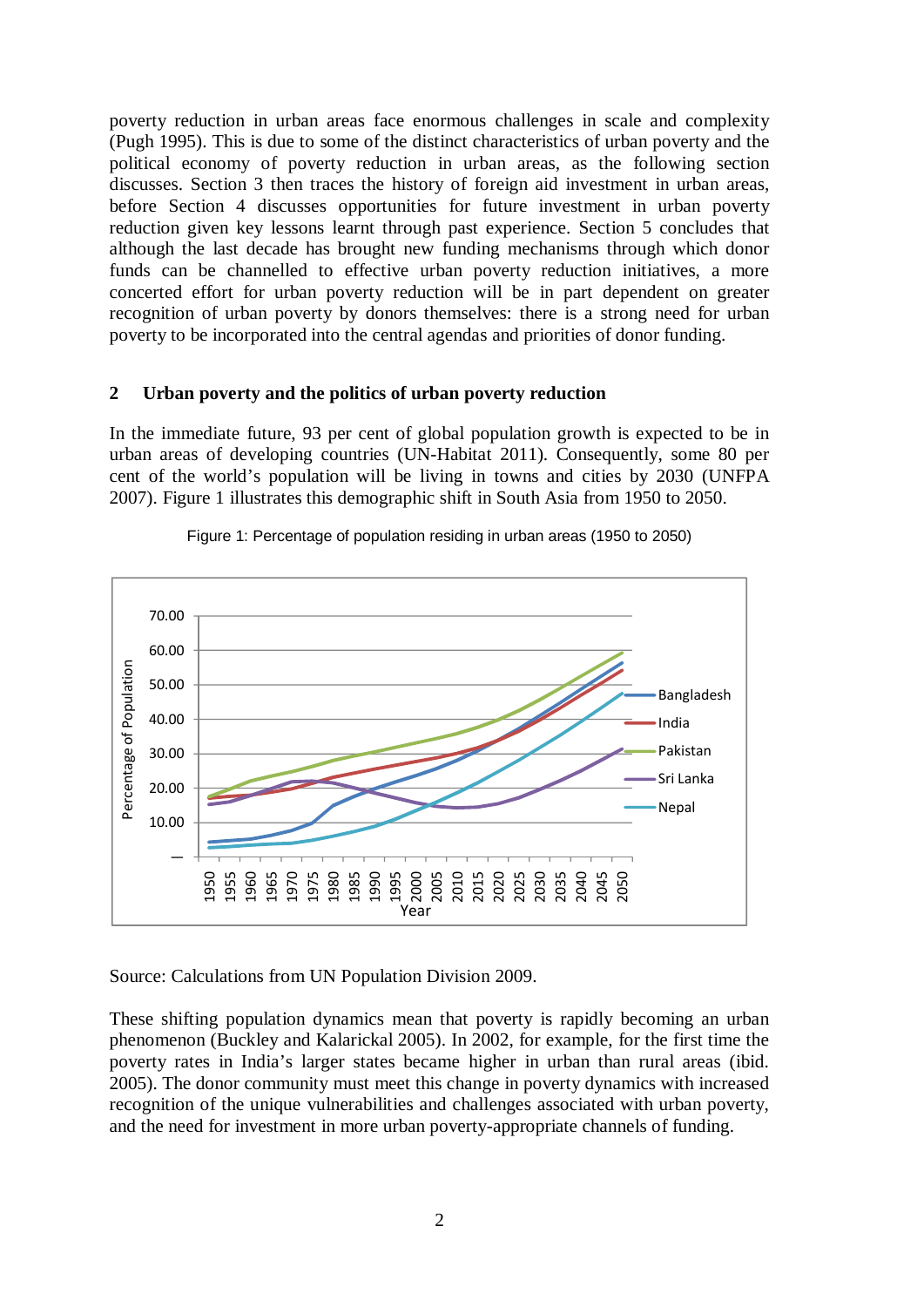Although cities offer opportunities that ensure urban populations are, in general, better off, a large number of households suffer vast inequalities in access to housing, nutrition, services, healthcare and education. These deprivations are compounded by the nature of urban poverty—high population densities, pollution, vulnerable environments, crime and insecurity—to ensure significant vulnerabilities for the urban poor, particularly in terms of health (Banks 2010). These problems will be exacerbated by climate change, which will result in increased in-migration of rural migrants, increasingly fragile environments in which the urban poor live, and the overstretching of their limited access to basic services (DFID 2010; Banks et al. 2011).

Less is known about the distinct dimensions and vulnerabilities of urban poverty, however, let alone about urban poverty reduction. For decades, 'poverty reduction' was synonymous with rural poverty reduction, and while decades of focus on rural poverty in programme, policy and research mean that international aid architecture, NGOs and civil society are well versed in designing and implementing programmes and policies for rural poverty reduction, this is not the case for urban areas (Banks et al. 2011).

If aid is to deal more effectively with the challenges of urbanization and urban poverty then it is essential to understand the driving forces of urban poverty, and what determines successful exits from urban poverty. The following sections highlight some of the key characteristics and drivers of urban poverty in developing countries, from which two issues stand out. The first is the need to address the high financial and health costs that slum dwellers face in accessing infrastructure and services, with a potential role for aid in funding improved service and infrastructure and cheaper access to them. The second, perhaps most important issue, relates to changing the relationship between local governments and the urban poor: this, in many cases, also implies changing the relationship between national and urban local governments.

# **2.1 Limitations of income-based definitions of urban poverty**

1

Where definitions of urban poverty are rooted in income-based measures, they fail to recognize or address the broader vulnerabilities associated with urban poverty. Given a focus on income-based measures of poverty by donors and the international community, the magnitude of poverty is likely underestimated in urban areas of developing countries, because national poverty lines are unlikely to meet the costs of living in urban areas (Satterthwaite 1997).2 The monetization of the urban economy means that the urban poor face high costs that include monthly food, rent and transportation costs, the high costs of illegal water and electricity, as well as fees for health and education. Monthly rental costs greatly increase the urban costs of living. In a study of four slums in Dhaka, Bangladesh, for example, Banks (2010) finds that monthly rental payments constituted between 17 and 22 per cent of mean monthly income across four lowincome communities. Likewise, the costs of rental housing in India are around onequarter of the official poverty line (Chandrasekhar and Montgomery 2010).

Consequently, urban poverty lines greatly underestimate the prevalence of urban poverty. While only two per cent of households are designated 'poor' by the official poverty line in the Indian city of Pune, for example, 40 per cent of households live 'in

<sup>2</sup> One cross country-study, for example, reveals that urban poverty lines are, on average 30 per cent higher than rural poverty lines (Ravallion et al. 2007).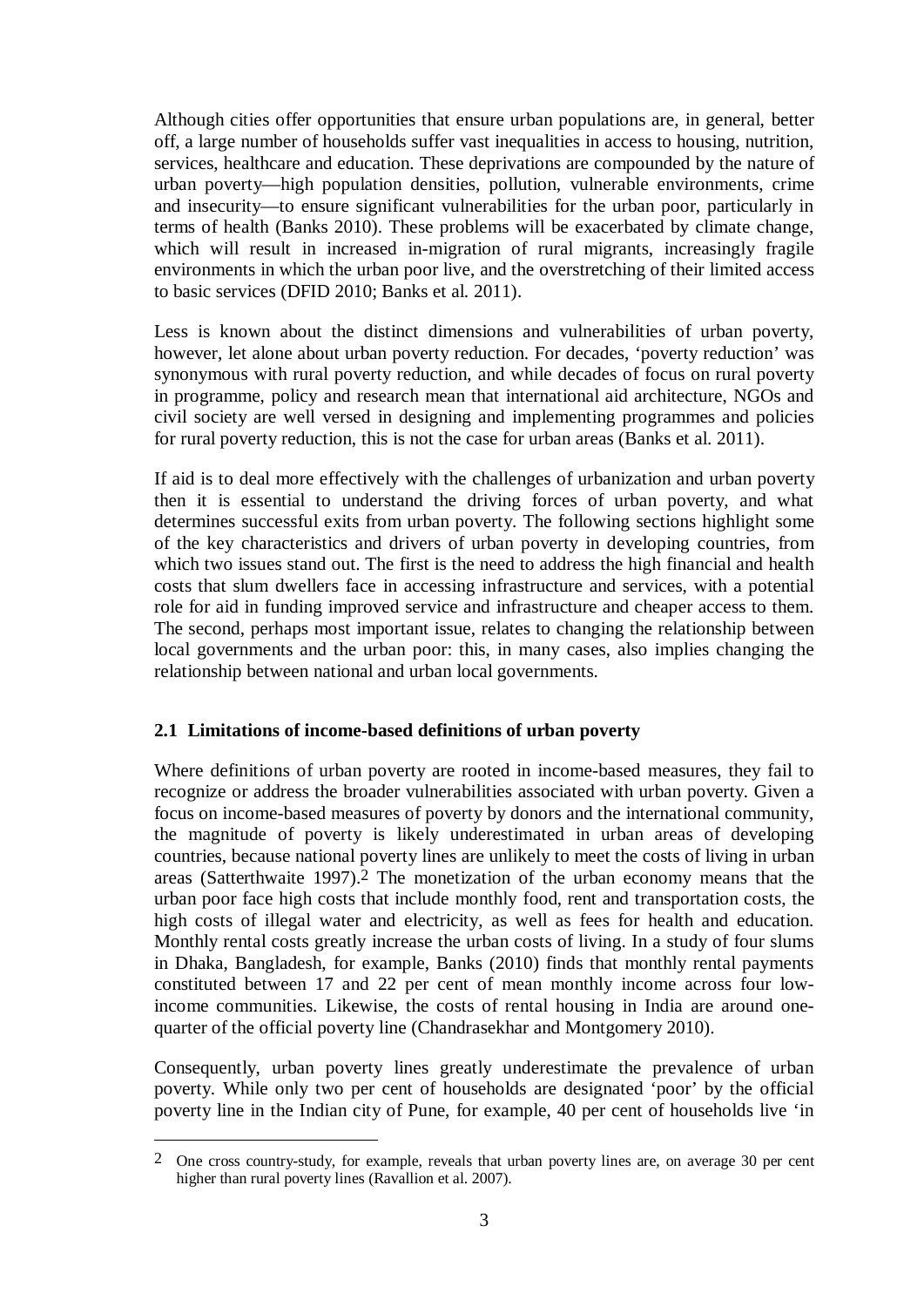poor conditions' (Bapat 2009). Given this limited understanding of the realities of urban poverty, one potential role for donors is to help governments develop a better and localized understanding of urban poverty and its dynamics by investing in research.

# **2.2 Land and housing**

 $\overline{a}$ 

Issues of land in urban areas act as a major obstacle to urban poverty reduction. Where informal settlements lack legal ownership of land, the ever-present threat of eviction prevents NGOs and service providers from investing in them (Banks et al. 2011). Although some developing countries have formulated and implemented comprehensive land and urban policies, the general characteristic is one of gaps and inadequacies (Pugh 1995). Urban land reform, given its intensely political nature,3 is one of the major barriers to addressing urban poverty (Cohen 2001b). The reality is that it takes at least a decade to make significant progress in land issues—including resourcing and management of infrastructure, the development of housing finance capital and land management and land policy reform—and until then, low-income urban households continue to live in informal settlements with various levels of legality, servicing and acceptance by political authorities (Pugh 1995).

Across the developing world, housing is believed to be the most important asset to lowincome urban households, both as an economic and productive asset and for its role in household security (Moser 1998). Shelter options for the urban poor, however, are characterized by high-density, poor-quality housing in low-income informal settlements that lack service provision, charge high rents, and offer insecure tenure vulnerable to eviction. A lack of durable housing and sufficient living space are characteristic of urban residents living in informal settlements across the developing world (UN-Habitat 2006). Housing is not solely a physical and/or productive asset, it should also be connected to social processes (Cohen 2001b). It is a critical part of household welfare and also of the spirit of communities: these social and institutional multipliers should be viewed as importantly as economic multipliers (Cohen 2001b). Urban poverty has received more interest and programmes in Central America, where SIDA pioneered and developed integrated models for urban poverty reduction focused around housing.4 These models did not, however, transfer successfully to South Asia—facing greater political obstacles as discussed in the following sections, amongst other reasons—and were dismantled by the administration in Sweden in the mid-2000s. Key to lessons learned in these programmes were that recognizing the different needs and resources available within low-income groups—a key pre-condition for successful urban poverty reduction programmes—could not happen without participation from low-income communities (Stein 2001), and that building standards, rules and regulations should be adapted to meet the needs of the urban poor (Stein and Castillo 2005).

<sup>3</sup> Land reform is a political issue for several reasons. Slum improvement projects are a direct threat to private landowners, who often do not receive adequate compensation from the state for their loss of land. In addition, projects in slum areas are viewed as legitimating the rights of the poor to security and a place in the city (Cohen 2001b).

<sup>4</sup> See Stein (2001) for the experiences of the Sida-funded Local Development Programme (PRODEL) in Nicaragua, for example. See also Stein and Castillo (2005) for a review of Sida-funded integrated housing programmes in five countries of Central America.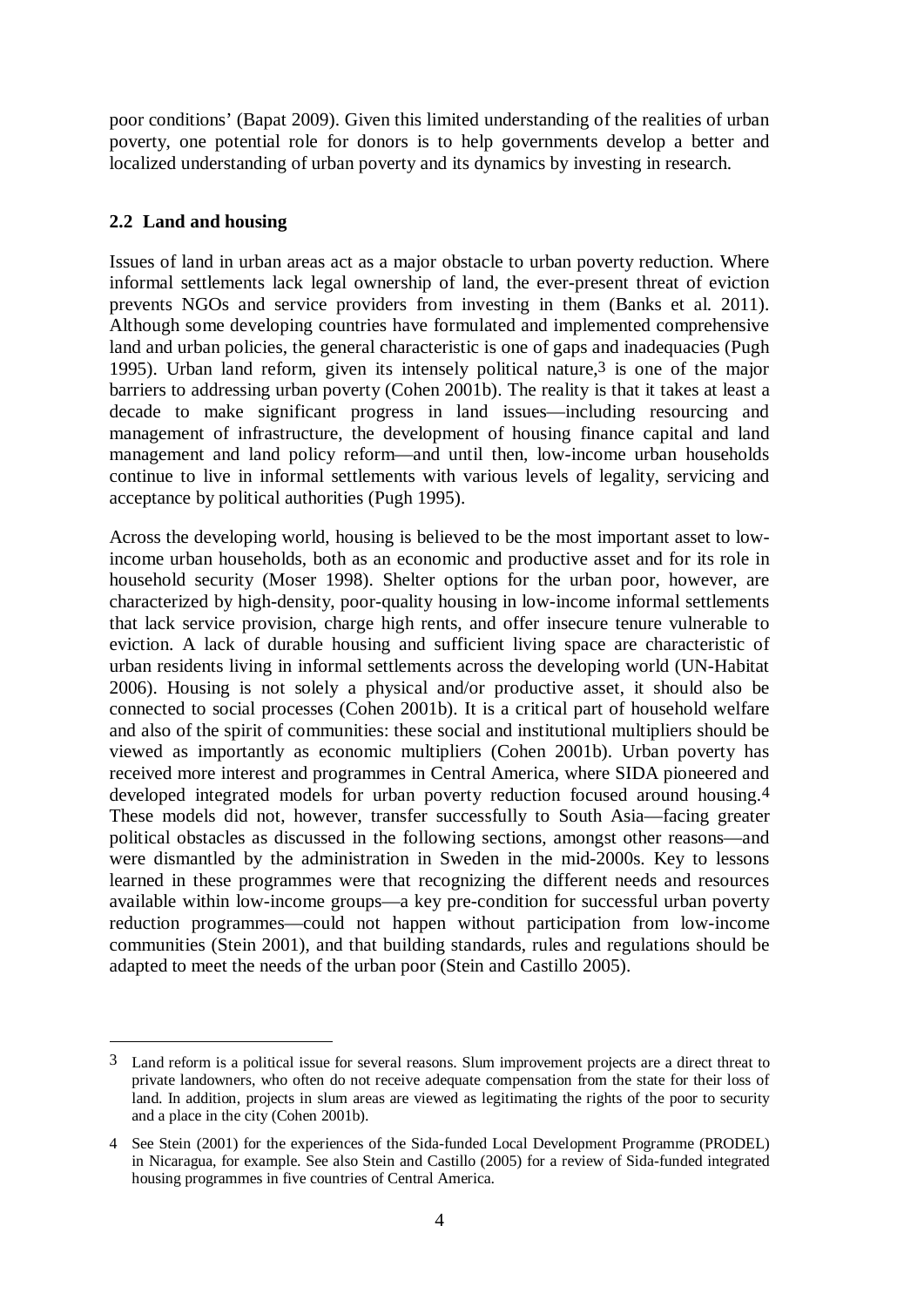Political difficulties should not deter donors from finding ways to invest in housing initiatives for the urban poor, capitalizing on the lessons that have been learned from earlier housing initiatives. Buckley and Kalarickal (2005) document the positive shift from technical support to community participation in housing and slum improvements. Early sites and services projects in the 1970s and 1980s viewed beneficiaries as little other than direct beneficiaries. In contrast, many countries and projects now adopt a community-based approach, working with NGOs and community-based organizations to help communities identify the solutions to the provision of water, sanitation and other services, and to help with shelter design and targeting. Such an approach can support the ways in which urban poor households themselves are currently investing in housing infrastructure. Section 4 will illustrate one successful movement for the urban poor— Shack/Slum Dwellers International—that has resulted in improved building regulations that take into account the land and financial constraints the urban poor face, and in some cases have meant urban poor communities have been able to negotiate the right to purchase land. Successful initiatives such as these provide important lessons for donors interested in funding urban poverty initiatives.

## **2.3 Limited access to services**

Poor access to services is a common characteristic of low-income settlements, with service providers hindered from providing legal services due to insecure tenure. This means that the urban poor are largely reliant on illegal supplies of services such as water and electricity. Low-income urban communities usually receive services illegally, through systems of political patronage. Local leaders or 'businessmen' are able to tap into water or electricity supplies whilst being protected from punishment due to their political connections (see, for example, Banks 2008a). While this may ensure that the urban poor are able to access a basic level of services, this comes at both a financial and non-financial cost: supplies are of low quality and irregular, as well as expensive. In Bangladesh, for example, one study found that slum dwellers paid up to three times more for electricity than those that accessed it legally (Rashid and Hossain 2005).

These limitations suggest that donors need to put greater resources into urban infrastructure and service provision. It is unlikely, however, that the benefits of investments would accrue mostly to low-income households without a wider change in policy to overcome the underlying difficulties surrounding legality. While this is not an area that donors can traditionally intervene in, as Section 4 discusses further, funding initiatives that renegotiate the relationship between citizens and the state can be one route through which donors can influence this politically sensitive issue, and through which access to improved services can reach the urban poor.

## **2.4 Poor health outcomes**

The *2006/07 State of the World's Cities Report* (UN-Habitat 2006) discussed the 'urban penalty' paid by the urban poor: city residents living in slums across the developing world are as badly off, if not worse off, than their rural counterparts. High population densities, vulnerable environments, a lack of infrastructure and social exclusion have meant that urban poverty is as severe and dehumanizing as rural poverty (UN-Habitat 2006). Given these living environments, urban health inequalities usually begin at birth, are reproduced over a lifetime, and are exacerbated by a double burden of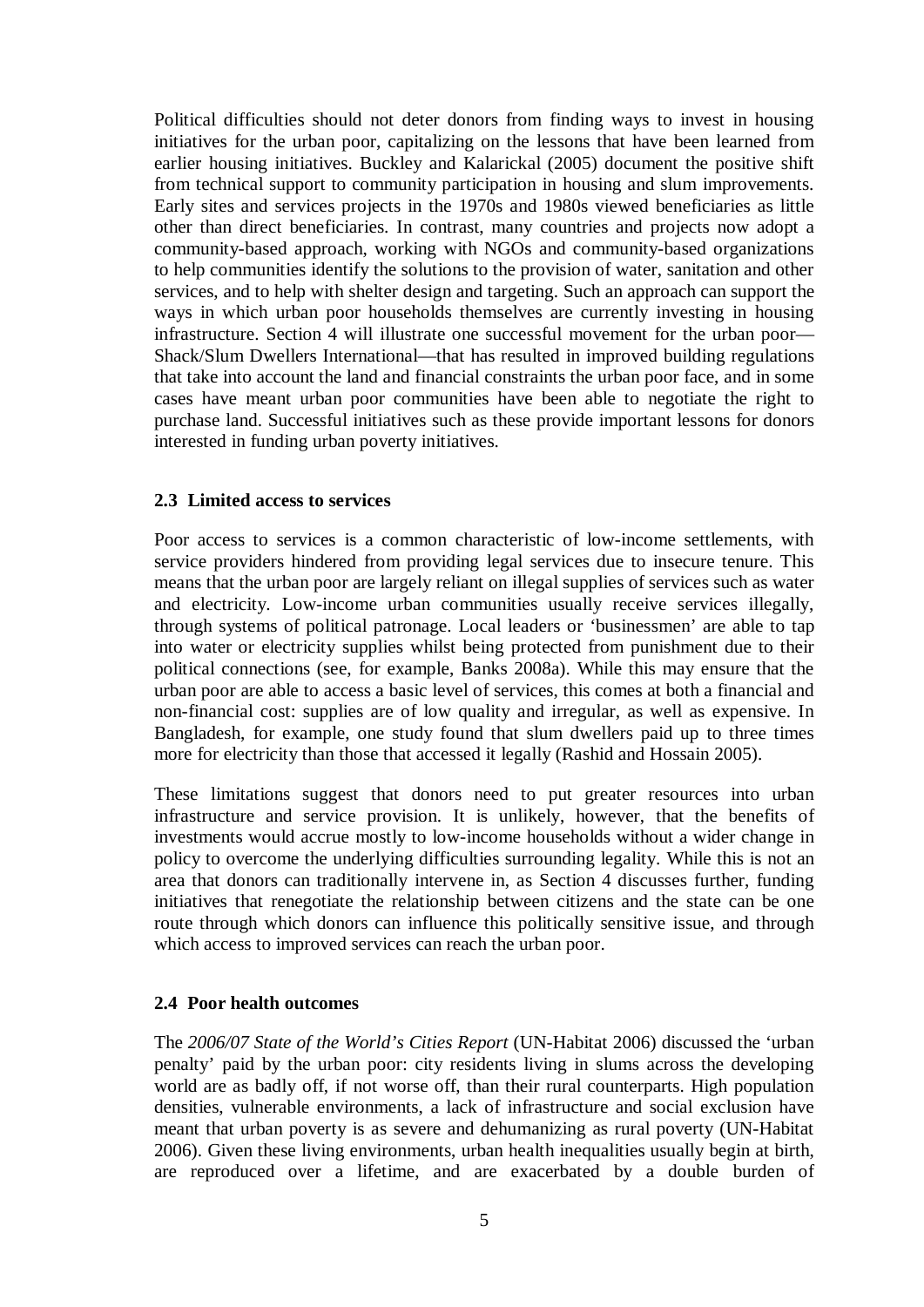communicable and non-communicable diseases and the impact of climate change (Sverdlik 2011).

This is most evident in health indicators, with poor urban residents experiencing comparable rates of malnourishment and hunger, higher prevalence of diarrhoea and HIV/AIDS, and a greater likelihood that children will die of pneumonia, diarrhoea, malaria or measles (UN-Habitat 2006). This is largely due to living conditions in informal settlements, with poor infrastructure and services, a lack of sanitation facilities and garbage disposal, over-crowded households and communities, and poor ventilation resulting in a high prevalence of illness and disease. These facilitators are exacerbated by low immunization rates and limited access to affordable medical care in low-income urban communities. One recent study investigates urban health inequalities in India, the country with the second largest urban population. It reveals large disparities amongst the urban population: those living in slum areas have poorer indicators in child and maternal health, and poorer housing conditions and provision of health care (Agarwal 2011). While urban health inequalities are widespread, it is important to highlight that densely-populated urban areas offer great potential in improving health services for the poor given their proximity to health facilities, economies of scale and a higher capacity to pay (Satterthwaite 2002; Sverdlik 2011). These indicators highlight a potential role for donors in improving access to health services for the urban poor. In Bangladesh, for example, the ADB-designed Urban Primary Healthcare project is now in its second phase. Funded by DFID, SIDA and UNFPA, this aims to increase access to affordable healthcare services for the urban poor—particularly focusing on women. With the second phase, coverage has been increased to 46 per cent of the *total* urban population, meaning that a significant proportion of low-income urban households are still outside its coverage, however. (LCG 2010).

Given that access to health services does not improve the underlying drivers of poor health outcomes, however, this emphasizes further the importance of improving access to services such as water and electricity for the urban poor to improve their living environments. This has been a difficult challenge for donors, however, as it requires challenging the existing social and political exclusion of the urban poor, as the next section discusses.

## **2.5 Social and political exclusion**

Social characteristics are frequently excluded in analyses of urban poverty, yet impinge greatly on low-income settlements (Moffat and Finnis 2005). As Section 3 discusses in further detail, infrastructure improvement, on its own, has limited impact in addressing the underlying vulnerabilities of the urban poor, which are in large part a result of their social and political exclusion. Urban poverty is not just about economic scarcity, environmental vulnerability, and the health problems associated with these. Some of the hardest vulnerabilities they face are due to a hostile political economy of poverty in urban areas. While opportunities for education, employment and services are more plentiful in urban areas, low-income urban residents are unable to access these opportunities to improve their livelihoods. Many of the obstacles facing the urban poor are political in nature: policies and practices of national and municipal governments have created inequalities in education, health status, income levels, and political power, which prevent the urban poor from accessing the opportunities afforded by urban growth (DFID 2001).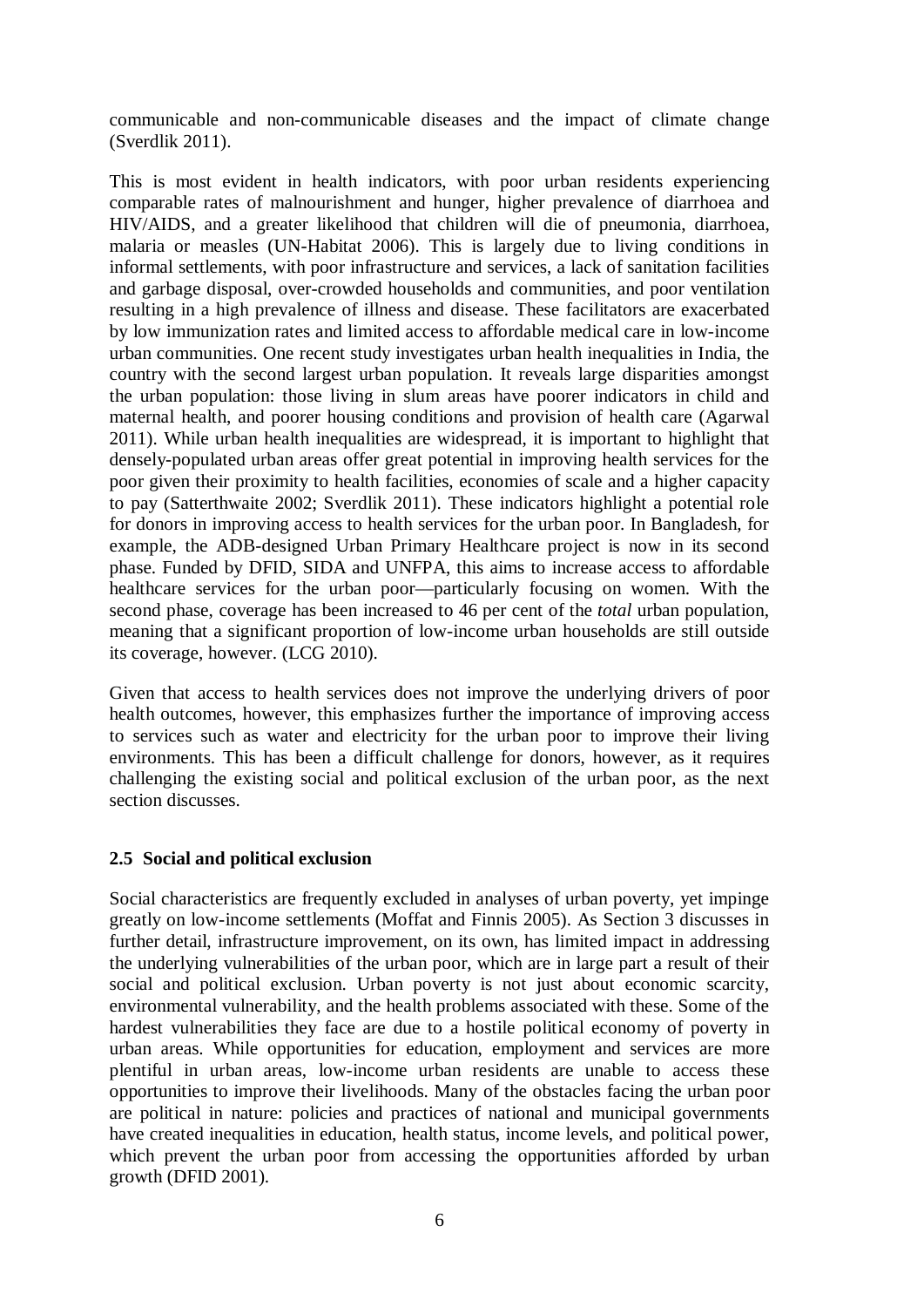These aspects of urban poverty are rooted in local contexts, local power structures and local institutional performance (Satterthwaite 2001b). As DFID (2010) recognizes, 'often the urban poor are persistently excluded, resulting in poverty being pervasive and entrenched, and receiving inadequate attention in policy from central or local governments'. While policies and intervention in land, infrastructure, housing, health, education and skills training can reduce poverty in urban areas, in practice, the major barrier to urban poverty reduction occurs at national and city level from political resistance, unwieldy institutions, and cultural conditions (Pugh 1995). There is, therefore, a strong connection between urban poverty reduction and the reduction of political exclusion of the poor in urban areas at both municipal and national levels (Satterthwaite 2001a; Souza 2001). This provides a challenge to donors interested in urban poverty reduction, for whom technical support, rather than political intervention, is the norm.

The low political priority given by national governments to the urban poor in developing countries is now widely recognized (DFID 2001, 2010; Mitlin and Satterthwaite 2007; Banks et al. 2011).<sup>5</sup> The urban poor are commonly viewed as a constraint on city development, and there are obstacles to improving the urban poverty agenda at the national and local levels (Mitlin and Satterthwaite 2007; Banks 2008a). Governments at the national level are unwilling to address inequalities faced by the urban poor, and municipal governments—although best placed to address issues facing the urban poor—tend to lack the finance, competence, and accountability necessary to address the growing poverty in their cities (Mitlin and Satterthwaite 2007). Interviews with government officials in Bangladesh, for example, revealed that given the limited funds of urban authorities and the scale of urban poverty, urban poverty reduction was viewed as 'the impossible' (Banks 2008b). Even where governments have been more interested in issues of urban poverty, this does not guarantee success. If states work on their own assumptions of the needs of low-income urban households they often create processes that are counter-intuitive to urban poverty reduction (Sekai and Muvindi 2010).

Strengthening local and municipal governments to be more accountable and responsive to their low-income residents is therefore a crucial component of urban poverty reduction, as Section 4 will discuss in more detail. In many developing countries, however, strengthening urban governments is particularly complex politically, because it implies less power for government agencies and the state at the national level (Satterthwaite 2001b; Stren 2008). Across Africa in recent years, there have been several countries in which municipal elections have given victory to opposition parties (see Cohen 2001b; Stren 2008; Resnick 2011). In Bangladesh, the winning of Dhaka's mayoral position by the opposition party in 1994 has been named one of the major contributors to decline the BNP, who lost power in the following election (Banks

1

<sup>5</sup> In the context of Bangladesh, Banks et al. (2011) give a detailed overview of why the urban poor are neglected in policy, research and action in comparison to the rural poor. In part, this is dependent on issues of national image and identity: the country has made the transition from an agrarian country to one that is highly urbanized without any shift in recognition of what this means for policy and action on poverty reduction. A number of political economic factors make the pursuit of narratives about urban poverty less attractive for those with social and economic power, including that national government is reluctant to decentralize power and resources to a municipal government that may be captured by the opposition party. In addition, large urban electorates cause problems for political representation of the urban poor. The political economy of urban areas, therefore, means that it is hard to challenge the structure of interests necessary to 'deliver' urban poverty reduction to the urban poor.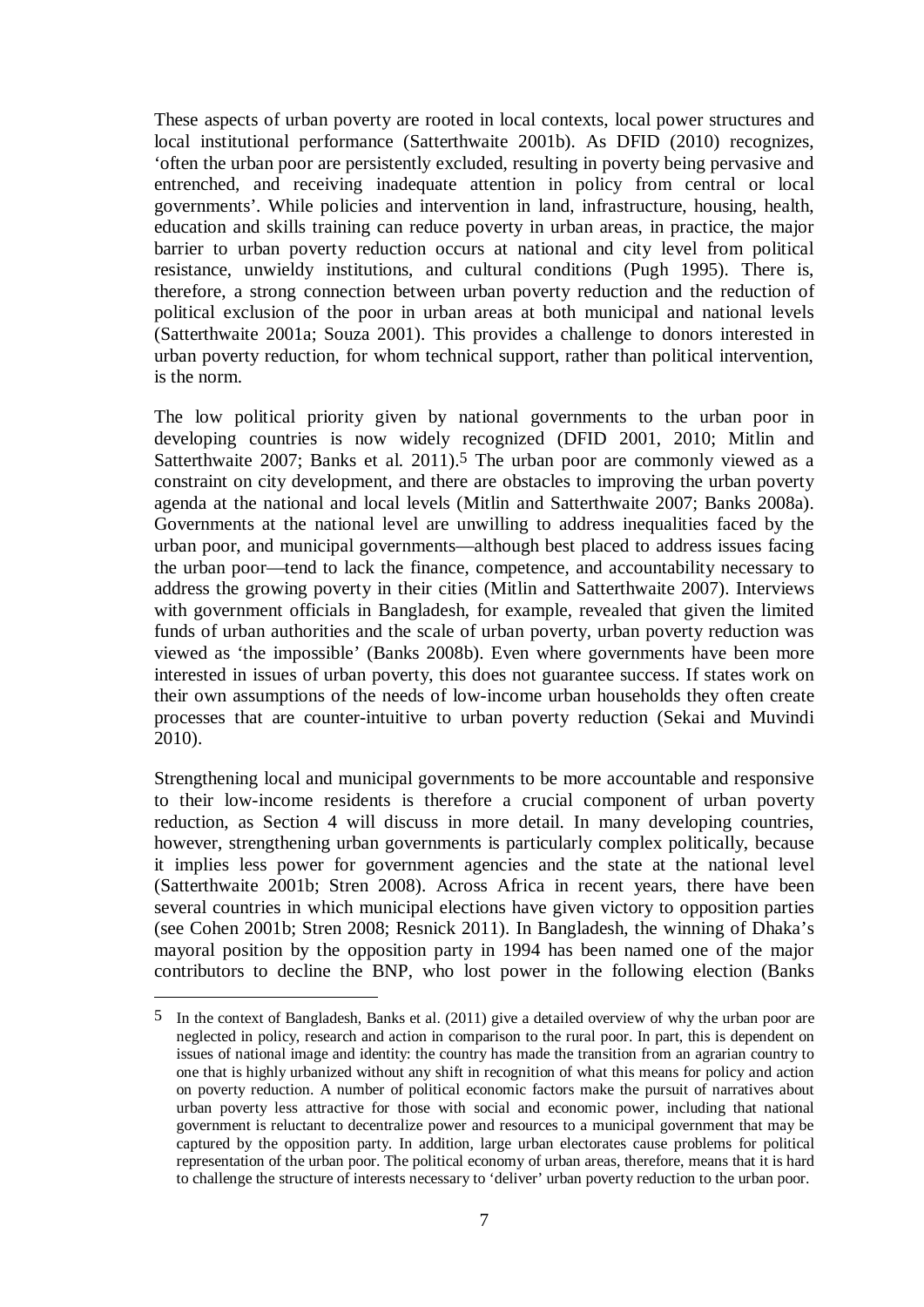2008a). National governments, therefore, are reluctant to decentralize power and resources to positions that can be 'captured' by the opposition party. It is critical for donors to understand these relationships between national and local governments—and between the state and the urban poor—to ensure that they utilize appropriate funding modalities that do not exacerbate this exclusion of the urban poor. In the case of Zambia, for example, Resnick (2011), highlights the implications of providing donor assistance through budget support on the low-income urban communities. While the trend towards democratization and decentralization was based upon the belief that local governments would be more effective agents of service delivery and poverty reduction, the decentralization of roles and responsibilities to local governments has not been matched by the decentralization of financial resources. This is especially the case in large cities where the opposition party have been elected to power. While mayors have to rely upon central governments for transfers to meet service delivery needs, central governments have little incentive to allocate resources to opposition municipal governments, for fear that the opposition will garner further support if the conditions of low-income residents are seen to improve.6 These experiences suggest direct budget support to be an inappropriate form of aid for improving urban welfare and poverty reduction. This is especially the case in countries where the central government is the sole recipient of funds, since donors have little or no influence on how funds are spent once they are transferred (Resnick 2011). Greater oversight than traditional forms of budget support allow is therefore necessary for funding efforts for urban poverty reduction to reach their intended beneficiaries (Resnick 2011).

The obstacles created by relationships between national and municipal governments tell only one side of the story, however. The problem also lies in the large gulf between government institutions and the urban poor. While the high concentration of lowincome urban households provides a major strength in terms of urban poverty reduction—offering greater scope for joint action, community mobilization and negotiation with government bodies for access to infrastructure and services within democratic structures—so far donors have been slow to respond to this knowledge (Satterthwaite 2002).7 As recognized by Mitlin and Satterthwaite (2007), however, 'It is difficult to envisage any great possibilities for poverty reduction in urban areas without changes in the relationships between local governments and the poor'.

As this section has highlighted, one of the major difficulties of implementing urban poverty reduction programmes—in comparison with rural poverty reduction programmes—is political resistance. By their nature, urban poverty reduction programmes require challenging the state to change political relationships in order to recognize and legalize the urban poor, and in doing so include them as a legitimate part

<sup>6</sup> It is important to note, however, that these political difficulties tend to be limited to capital and/or primate cities, and any funding efforts must recognize that urban poverty and its causes are different in small and large cities, and therefore require different—or at least modified—approaches. Thanks to Diana Mitlin for highlighting this point.

<sup>7</sup> This is, however, a double-edged sword. While the proximity of low-income urban residents to local governance structures and large number of low-income poor households means there is a greater potential impact of 'good' local governance, there is also a greater potential impact of 'bad' governance in terms of limiting access to land, jobs and basic services through discriminatory rules and regulations (Satterthwaite 2002).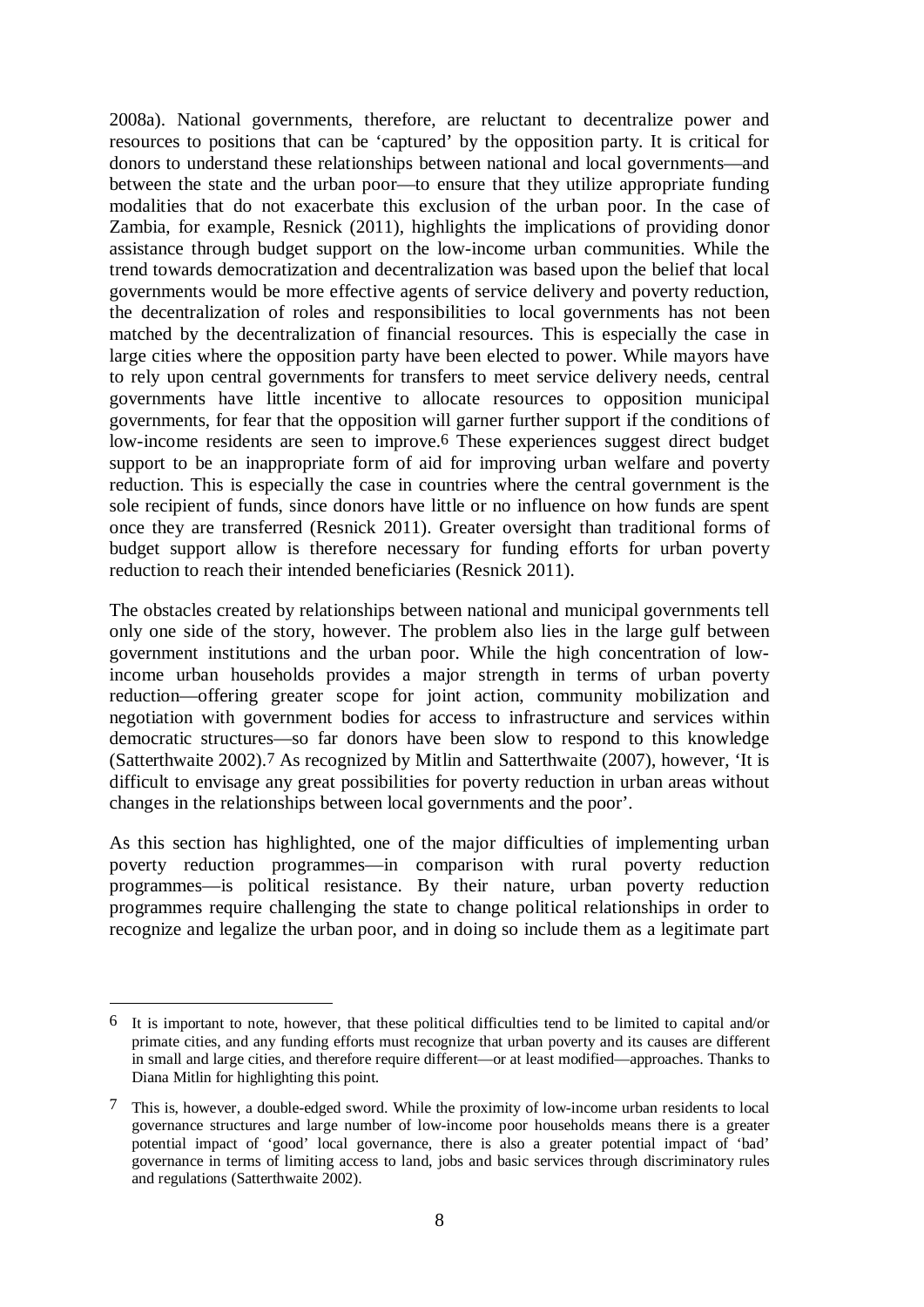of the city.8 Participatory approaches which encourage new forms of communication and accountability between local governments and urban poor communities have proven to be key to successful urban poverty reduction programmes, as Section 4 reveals in further detail. Before Section 4 analyses lessons learned on urban poverty reduction and assess how foreign aid can further contribute to these successes, the following section provides an overview of the somewhat limited role of foreign aid policies and funding for urban poverty reduction until now.

# **3 Foreign aid policies and programmes for the urban poor**

Urbanization has long been recognized as an enormous challenge to global development. An early speech by John Caines the UK Permanent Secretary of ODA recognized the growing spectre of urbanization and urban poverty, and the distinct challenges that this would pose for aid and poverty reduction, bringing attention to the need for a 'fresh and more effective approach' to urban poverty reduction (Caines 1988).9 The proportion of foreign assistance going to urban projects, however, has always been, and remains, small in comparison with total aid (Cohen 2001b). This section reviews trends in urban assistance from foreign aid since the 1970s.

While a focus on effective urban policy within developing countries has become increasingly significant within overall economic and social development policies, until the 1970s urban policy was largely neglected (Pugh 1995). It was not until the late 1980s that urbanization was embraced: this signified a switch away from 'urban bias' theories10 and towards a recognition of the contributions to economic development that urbanization offers. The urban bias theory, however, is still supported by many Northern development agencies, despite its obsolescence, and this has been a major contributor to a lack of, and to a decline in, foreign assistance for urban development and poverty reduction (Stren 2008; Jones and Corbridge 2010). Given that we are now observing higher levels of urban poverty relative to rural poverty in some countries, this calls for the theory to be re-evaluated (Jones and Corbridge 2010). As well as funding levels, a relative 'neglect' of urban poverty is visible in staffing and donor documents. Key donor documents give little scope to urban issues, and the urban departments of most donor agencies are small (Jones and Corbridge 2010).

The World Bank was one of the first multilateral or bilateral agencies to incorporate an urban agenda in its lending activities in the early 1970s, and has remained the largest

<u>.</u>

<sup>8</sup> Interview, international adviser, GIZ (Deutsche Gesellschaft für Internationale Zusammenarbeit; formerly GTZ).

<sup>9</sup> Prior to 1997, the UK delivered its development assistance through the Overseas Development Administration (ODA). The Labour Party's win in 1997 resulted in a change in UK policy: ODA became the Department for International Development (DFID) and was upgraded to ministerial status with a more explicit focus on poverty (Amis 2001).

<sup>10</sup> The urban bias theory was first discussed by Michael Lipton in his 1977 book, *Why Poor People Stay Poor: A Study of Urban Bias in World Development*. His thesis argued that urban populations have too great a political influence and that government spending in developing countries is systematically distorted in favour of urban areas, therefore keeping the majority of rural populations in poverty (Lipton 1977). Investments, however, were investments in urban *areas*, not in urban poverty, resulting in critiques that spending was still inattentive to urban poverty. See Jones and Corbridge 2010 for a more recent analysis of the contemporary debate on urban bias theory.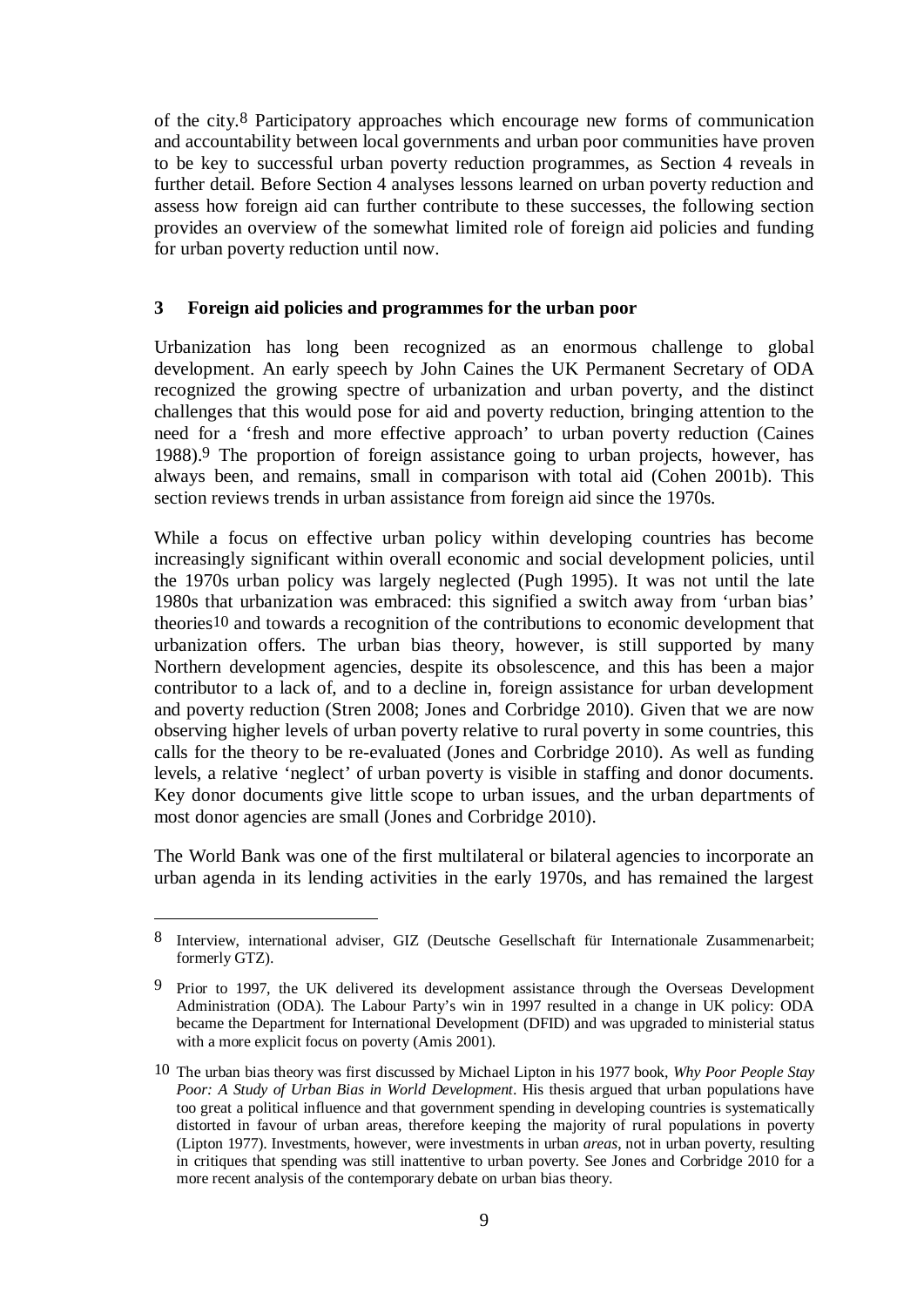development assistance agency to address urban poverty, focusing primarily on housing and infrastructure (Cohen 2001b). While taking a lead role in urban assistance, its contributions remain small in comparison to the rest of its assistance portfolio, and this can be seen in fund and staff allocations, as well as in research. The Bank's annual *World Development Report*, which is key to the Bank's thematic and sectoral support, has not yet focused entirely on issues of urban poverty (Stren 2008).

The standards set by the World Bank as the 'leader' amongst aid agencies play a strong role in influencing the agendas of other bilateral and multilateral agencies (Zanetta 2001; Stren 2008). Many of the funding patterns of bilateral agencies have mirrored that of the World Bank, although on a smaller scale.11 In the 1960s and 1970s, approaches to urban development focused primarily on the provision of shelter and services.12 Urban lending at this time, however, was not instigated out of recognition of the importance of cities to national development, but because they were recognized as receptors of an unprecedented flow of migrants (Zanetta 2001). Initial projects for urban poverty reduction, therefore, were reactive rather than proactive, and were structured around poverty alleviation objectives through housing, service provision, and advocating against the widespread evictions occurring across the developing world at that time (ibid.).

Early urban development projects funded by foreign aid focused on single sector investments, such as water or sanitation, which are more easily managed and understood than the complexity of multi-sector approaches to urban poverty reduction and development (Amis 2001; Cohen 2001b).13 Single sector approaches, however, prove to have limited impact, because they did not take into account the multi-sectoral characteristics of cities, nor the multiple vulnerabilities facing the urban poor (Cohen 2001b). In DFID-funded urban slum improvement projects in India, for example, while infrastructure provision was found to significantly address the 'quality of life' of slum dwellers, these improvements did not improve the dimensions of poverty that slum dwellers themselves used to define poverty and livelihoods, namely incomes, assets, exclusion, and shocks (Amis 2001). Consequently, while infrastructure provision was an improvement that could be delivered by municipalities using DFID funds, its potential for wider poverty reduction was limited (ibid.). Furthermore, project benefits were limited to project sites, a challenge also met by other donor-funded projects. The World Bank too found that their slum upgrading projects failed the 'challenge of

<sup>11</sup> It is not easy to track foreign aid expenditure on urban issues, because most bilateral agencies do not publish details of all the projects they support or the funding commitments they make (Satterthwaite 2001b).

<sup>12</sup> John Turner's seminal work revealed that 'slum dwellers' were meeting their needs for shelter much more effectively than governments and public agencies (see, for example, Turner 1978). Turner argued that instead of being involved in the supply of housing, governments should see their role as *supporting* local self-production of housing through guaranteeing equal access to services and local infrastructures. This led to an emphasis on self-help housing and sites and services, with housing projects a more community-driven perspective rather than the technocratic approach of earlier housing projects (see Cohen 2001b; Buckley and Kalarickal 2005; and Stren 2008 for further detail).

<sup>13</sup> Amis (2001), for example, reviews DFID's experiences in urban programmes in India. Initial feedback from projects revealed that the projects were trying to tackle too many sectors, limiting the capacity of municipalities to implement them all. Consequently, DFID commissioned an impact evaluation to identify which sectors were having the *greatest* impact on urban poverty reduction, so that these could provide a focal point for future efforts.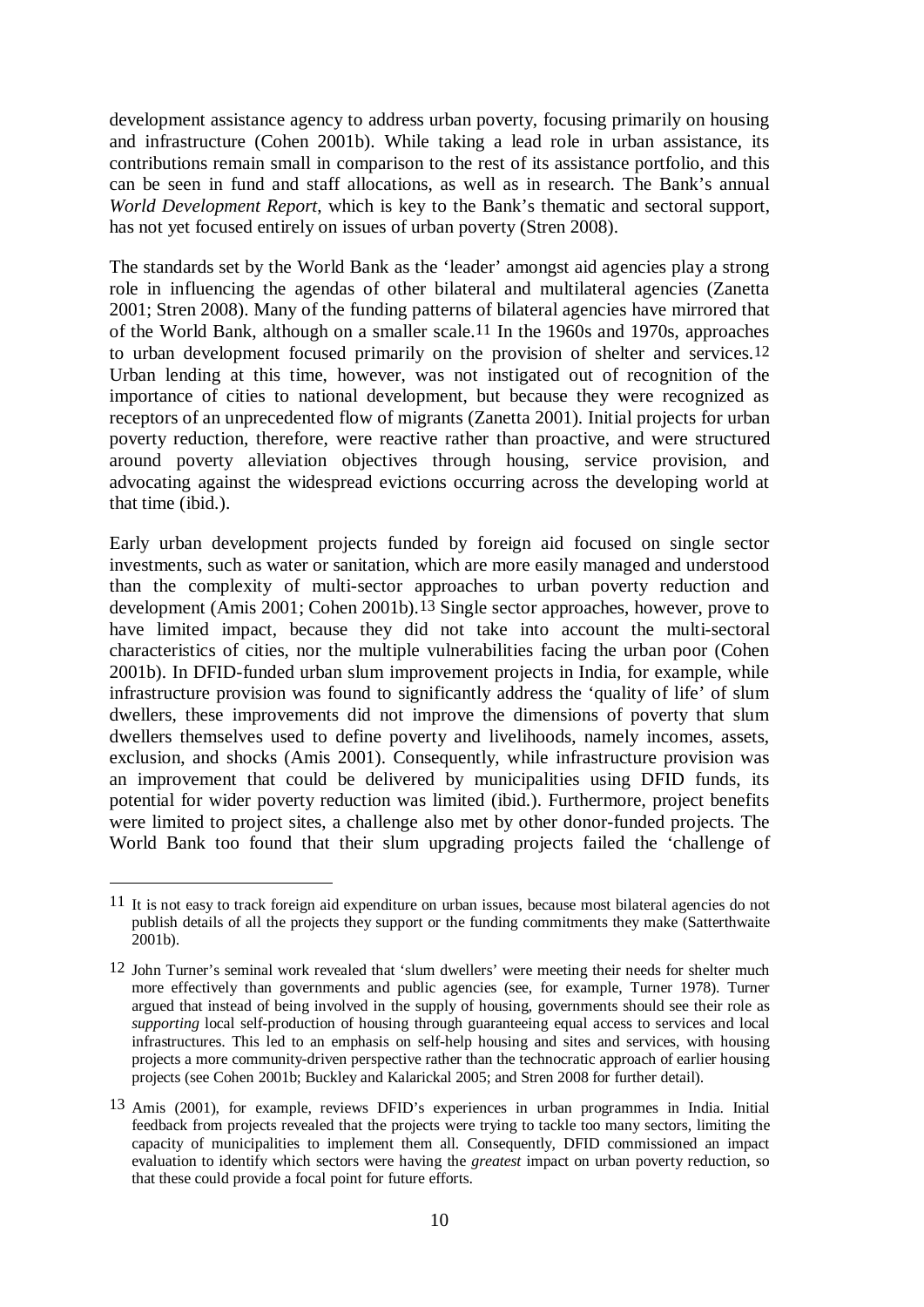replicability' because they were unable to meet a large share in demand or to be expanded outside project areas (Cohen 2001b). Scaling up initiatives is crucial if there is to be any significant impact on urban poverty, and this requires supporting processes which generate the capacity to produce *more* results in housing, infrastructure or services for the urban poor (ibid.).

Such findings led to a shift in focus away from narrow approaches of urban assistance based on physical infrastructure or service provision. It was increasingly recognized that urban development was not a question of providing physical packages of aid and infrastructure, but that it required building the capacity of local institutions to manage increasingly complicated urban problems (Cohen 2001b; Satterthwaite 2001b).14 Given the weak institutional capacity of most national urban institutions, it was recognized that reaching more systematic solutions for urban poverty would require their strengthening (Zanetta 2001). Thus, the emphasis of urban assistance changed from the 1980s to the 1990s. Aid agencies advocated that donor assistance should focus on the development of national policies, which in turn would be applied at the local level depending on context: this approach signified the re-emergence of 'the local' in urban development (Stren 2008).

From the late 1980s onwards, therefore, urban programmes have focused increasingly on policy reform and institutional change at the national level (DFID 2001). Cities were recognized as resource-distributing mechanisms with underlying causal conditions such as social structure, power, and the potential role of the state in addressing poverty and inequality (Pugh 1995). Urban poverty reduction was recognized as contingent upon institutional change that ensured the urban poor were viewed as a legitimate group worthy of assistance (Caines 1988). It became increasingly recognized that if the urban poor are to meet their shelter and service needs *at scale*, this requires a level of engagement with the state to reform practices (and standards) that prevent investment in housing and services by service providers and low-income communities themselves (Mitlin 2008). This requires not only interacting with government policies and institutions, but also *changing* them (Appadurai 2001; Banks 2010).

In early 2000, there was renewed attention on urban poverty from the World Bank, Asian Development Bank (ADB) and the EU as it became increasingly evident that in the face of the growing magnitude of urban poverty, international development targets would be dependent on urban outcomes (DFID 2001). This was evident in the activities of several aid agencies, including the World Bank and DFID. It was in the early twentyfirst century, for example, that the World Bank reformulated its urban agenda to recognize the power of cities in national growth and development. In addition to spending comparatively higher portions of its budgets on urban issues, the Bank also gave a relatively high priority within its urban lending programmes to programmes that brought direct benefits to low-income groups (Satterthwaite 2001b). After the introduction of poverty reduction support credits (PRSCs) to assist low-income countries in developing their poverty reduction strategies, urban development became a

1

<sup>14</sup> Consequently, throughout the 1980s, World Bank urban assistance prioritized strengthening municipal and local governance in large and small cities. Although the primary rationale for this approach was to create the capacity to reduce poverty—since this capacity was necessary if cities were to provide the policy, finance, management and provision of infrastructure and services for growing numbers of the urban poor—the Bank received some criticisms during this time that they had shifted focus away from poverty (see Cohen 2001b for more detail).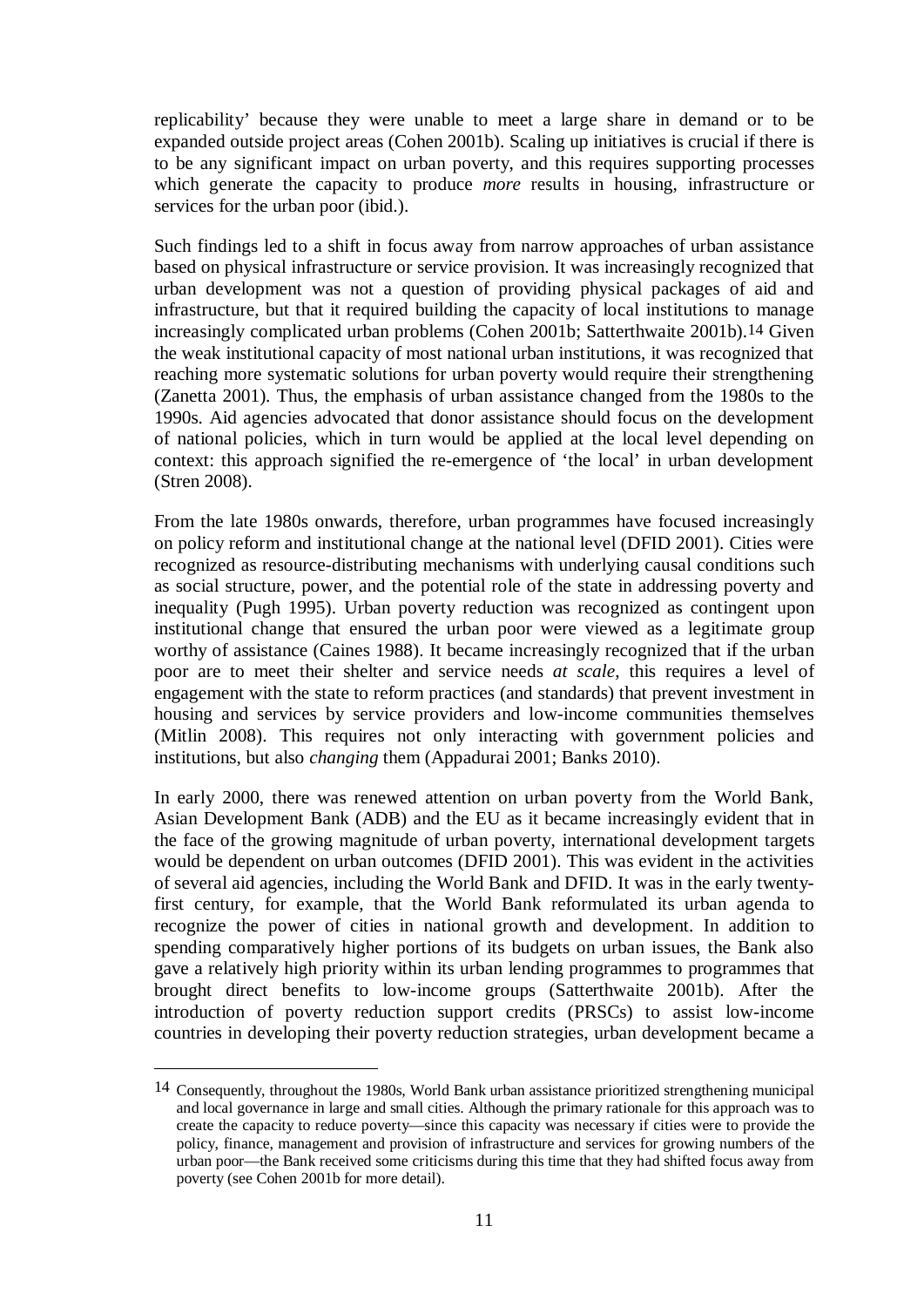stronger focus: 24 per cent of all PSRCs made some contribution to urban development (Factora 2006). While this is by far the smallest percentage amongst the eleven thematic areas covered by PSRCs, this is higher than other development policy lending within the World Bank, only eight per cent of which impacted on urban development (Factora 2006).

Likewise, in 2001, the UK's Department for International Development (DFID) developed its first urban strategy to agree on clear international targets to reduce urban poverty (DFID 2001). This was followed in 2010 by a report on its urban activities that examined the policy priorities of poverty reduction, economic growth and climate change in urban areas (DFID 2010). Although DFID continues to fund programmes for urban poverty reduction,15 renewed attention to urban poverty, has not been sufficient to bring it into DFID's development priorities. While urban poverty was, at one point, included in the agency's central agenda, it was subsequently removed. Substantive choices about focal areas and their theory of need have meant that urban poverty has not become higher on the agency's agenda.16

It is also notable that where DFID has experienced success in funding projects for urban poverty reduction—particularly in its 20 years of experience in India—it has been due to commitment from national governments to the urban poverty agenda. The history of aid in India from ODA (and later, DFID) for urban poverty was a result of an unwritten agreement the UK had with the Government of India in the 1980s, which committed 20 per cent of UK funds to poverty reduction: given the apparent and/or perceived coverage and success of rural programmes in India, it was decided that ODA should focus on the urban sphere (Amis 2001). In other cases, donor funding for programmes in urban poverty reduction may face challenges to acceptance and implementation, particularly in capital cities. In Bangladesh, for example, it has been noted that Dhaka faces challenges to project implementation that are not present on the same scale in other small towns and cities, including a high political profile at local and national levels, and a high value of land, resulting in pressure for eviction (UNDP 2006b). The difficulties of working in a capital or primate city are not limited to Bangladesh—one international adviser of GIZ working in urban issues explained the unwritten rule of urban programming that caused obstacles to implementing more comprehensive urban poverty reduction programmes, that of 'anything bigger than two million people, leave it'.17

Although there has been increased attention paid to urban poverty throughout the past decade in foreign aid circles, this has not paid off in terms of tangible action on the ground. DFID (2001, 2010) recognizes that a lack of concerted action has meant limited returns in the scale and nature of engagement and financial investment in urban issues, in identification of priorities for action, and in different donor governments' and international agencies' commitments to collaboration for pro-poor urban development. This has meant that UN-Habitat—the United Nations agency for human settlements

<sup>15</sup> Between 1983 and 2001 ODA/DFID funded seven urban projects in India (Amis 2001). Two more large-scale programmes (Madyah Pradesh 2006-11; Jawaharal Nehru National Urban Renewal Mission 2009-14) were more recently funded, and a third in Bihar is awaiting final approval (DFID 2010).

<sup>16</sup> Interview, Diana Mitlin.

<sup>17</sup> Interview, international adviser, GIZ.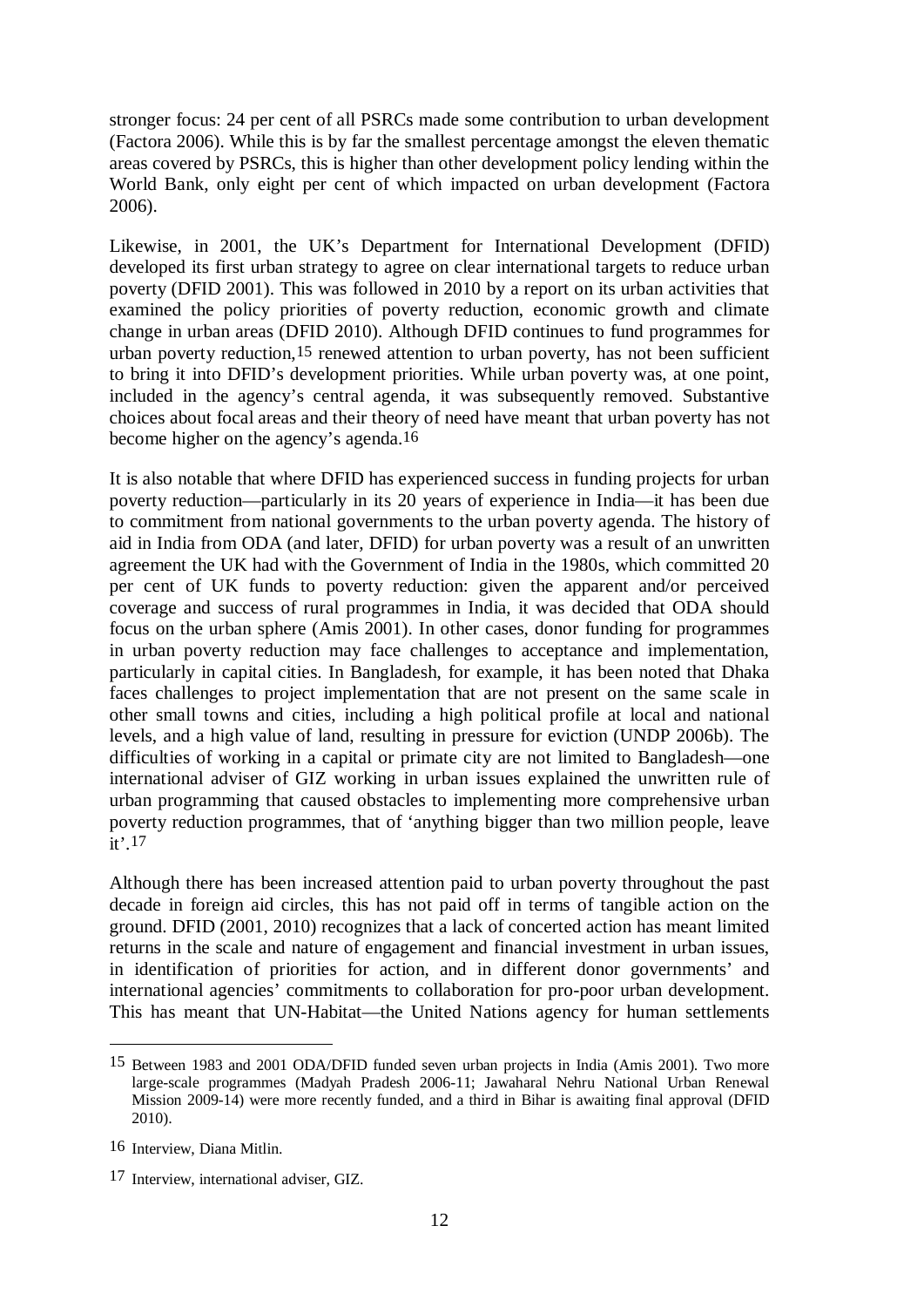mandated to promote socially and environmentally sustainable towns and cities with shelter for all—has remained relatively weak in comparison to other international bodies (DFID 2001). Given the increasing importance of the urban agenda, however, in 2011, UN-Habitat was one of the few UN agencies that received increased contributions (UN-Habitat 2011).

These lessons—that making an impact on urban poverty at scale requires multi-sectoral investments and changing the relationship between state and civil society—have revealed that foreign aid can have a greater impact when funds are pooled and channelled through more flexible funding mechanisms, as the next section discusses in more detail. The challenge will be to see whether the urgency with which urban poverty is now viewed by multilateral and bilateral agencies is matched by increased commitments to urban issues in foreign aid expenditure. While there have been some positive signs as discussed here, there have also been some negative ones. Stren (2008) details the general pattern of a decline in urban development assistance by many bilateral and multilateral agencies, including the World Bank, who remains the lead actor in urban development assistance.18

Although foreign aid for urban poverty reduction has been limited in relation to total aid spending, this does not mean that there is limited awareness for what works for urban poverty reduction. Indeed, progress has been made in recent years centring on improved municipal governance and grassroots mobilization of the urban poor, as the next section details.

# **4 What works for urban poverty reduction, and how can this be supported by foreign aid?**

As the previous sections have highlighted, there remains significant scope for greater action of donors in urban areas. In countries experiencing economic growth, in areas of low poverty rates but high poverty density—as describes large urban areas—policies aimed at fostering growth have a good chance of reaching low-income households and translating into poverty reduction (Perry et al. 2006). Two key lessons have been learned for urban poverty reduction. The first is the importance of improved municipal or local governance. The second is that this needs to be accompanied by the mobilization of low-income urban communities in order to close the gap between local governance and the urban poor and to ensure that they can participate in and benefit from urban development. In addition, past experiences reinforce the need for policy and programmes for urban poverty reduction to be based on a greater understanding of the context-specific institutional arrangements at the city level. Sufficient attention has not yet been paid to understanding the economic, social, political and cultural nature of cities and how they function (Cohen 2001b; Stren 2008).

1

<sup>18</sup> Stren reports that the main reason for this decline in foreign assistance for urban development has been too much competition from more popular development themes. Urban development did not generate enough interest amongst donor agencies in comparison with HIV/AIDs, conflict and postconflict reconstruction, support for growing numbers of refugees, the tsunami and other natural disasters, the plight of Africa, and the problems of women and children in poverty (amongst others) (Stren 2008).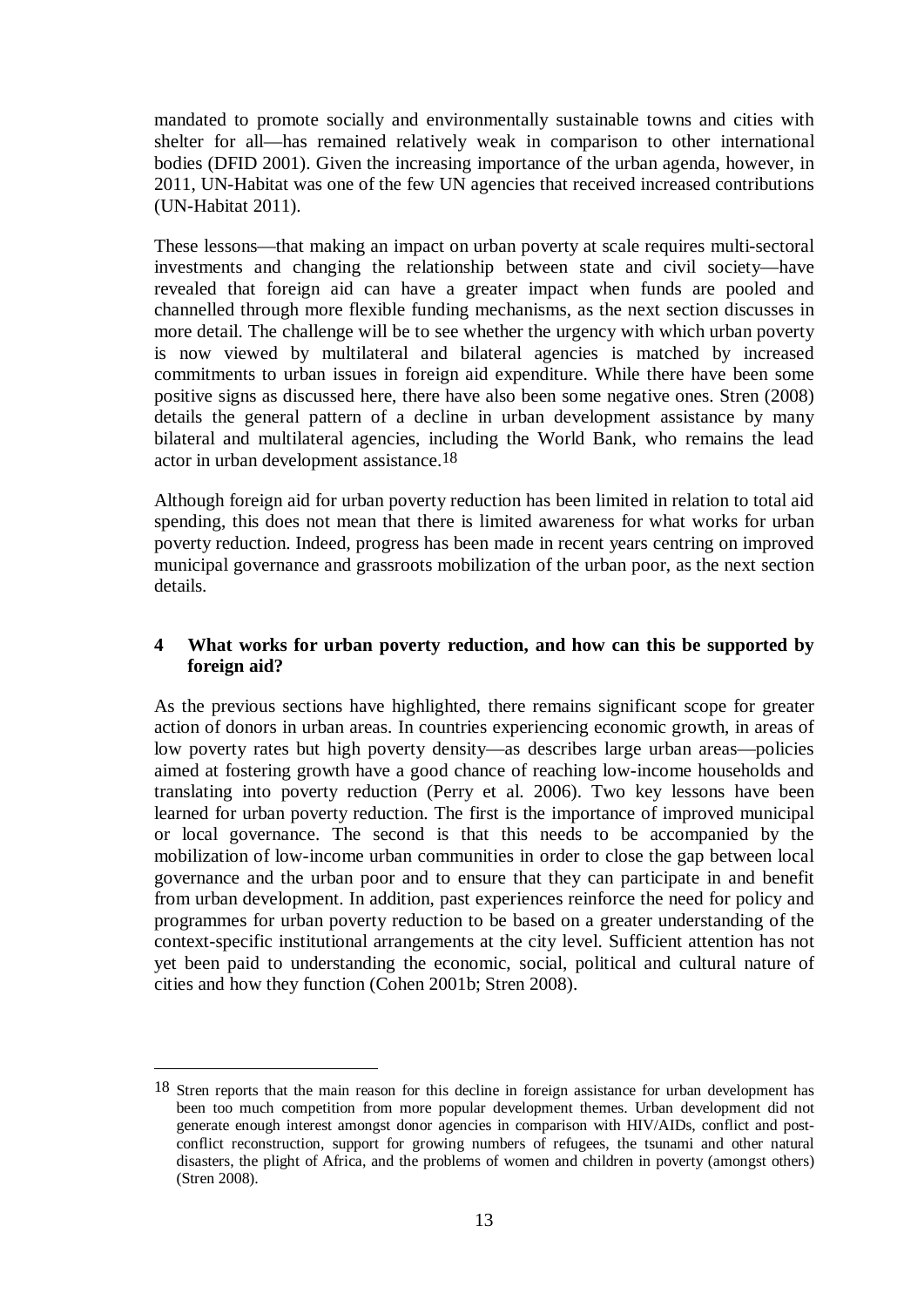As Section 2 discussed, public investment is limited in informal settlements. Investment in collective public assets such as infrastructure and service delivery, however, is important in reducing the health and financial costs of living in informal settlements and improving the investment climate for business.19 As the previous section explored, however, where aid has focused on single sector investments such as spending on housing or infrastructure, the benefits have been limited in terms of urban poverty reduction, especially in terms of scale. There is little opportunity for replication of these efforts and it does not tackle the root causes of initial under-provision in these areas. From these findings, and through experience, has emerged the consensus that progress in urban poverty reduction requires transforming the relationship between the state and the urban poor, through grassroots mobilization of urban poor communities.

Structural inequalities reinforce unequal relations in roles, opportunities and access to services and infrastructure. Understanding and transforming power relations, therefore, is essential to poverty reduction (Dani and de Haan 2008). This has been especially emphasized in urban areas, where social and political inequalities are a key vulnerability to the urban poor. Empowering low-income communities with collective assets and capabilities to improve their well-being and livelihoods requires their ability to exercise their agency as a social group, and to transform their relationships with other groups and public institutions. Lacking the resources to express their voices in political and social institutions, low-income households face weak 'terms of recognition' within which to negotiate the norms and institutions that frame their social lives (Appadurai 2004).

Low-income households are recognized in a way that ensures a minimum change in redistribution of wealth and power (Appadurai 2004). Experience has shown that until low-income urban households are viewed legitimately by the government, these initial inequalities will remain regardless of stand-alone investments in infrastructure and service provision for the urban poor. Challenging these relationships, therefore, is central to development and poverty reduction. While this requires using existing structures of urban governance, it also requires changing them: enhancing collective assets and capabilities must be a bottom-up procedure generated by low-income communities themselves (Appadurai 2004; Rao and Walton 2004; Rao 2006). For the urban poor to benefit from wider processes of urban governance is dependent on a system where their votes count, a city government has some capacity to deliver, and a dynamic civil society which can press the case for the urban poor (Devas 2001). Where there have been successes in improved service delivery for the urban poor in developing countries, it has been generated by collective mobilization of low-income households themselves, as active agents (see for example, Appadurai 2001; Banks 2008a).20

While households and communities draw upon intra-household and intra-community networks for sharing resources and promoting their interests, communities also need to draw upon ties outside the community to facilitate collective action or to secure additional resources. Development occurs as communities become increasingly linked to external actors or agencies through extending their social networks outside the

<sup>19</sup> Health and financial costs are lowered by improving the living environment within informal settlements and by reducing the high differentials paid for water and electricity.

<sup>20</sup> In other cases (particularly in developed countries), electoral systems have worked slightly better, with governments responding to electorate choices without the need for mobilization. Thanks to Diana Mitlin for pointing this out.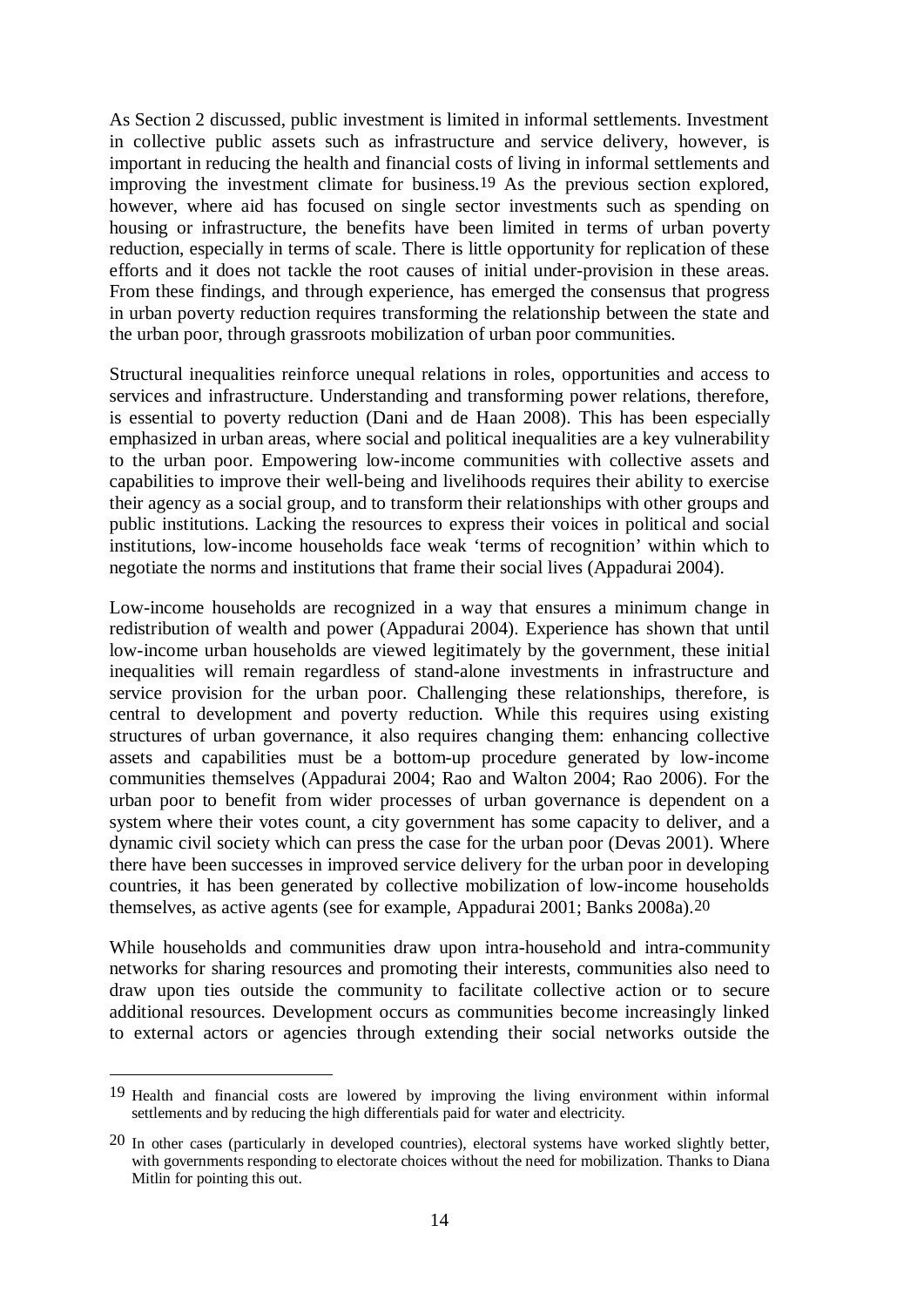community (Woolcock 1998).21 In an urban context, this is dependent on the capacity of local governments, service providers, and other actors to deliver to low-income communities. Perhaps most importantly, however, successes in urban poverty reduction have revealed that this requires the ability of urban poor groups and communities to hold governments to account and to pressurize for greater recognition in the provision of series and infrastructure provision, as well as to incorporate the requirements of the urban poor into the rules and regulations of the state.

Without wider community mobilization of the urban poor for these purposes, relationships of patronage between authorities and local leaders in low-income urban communities mean that resources provided do not necessarily reach the majority of the urban poor. Officials in urban governments have limited incentives to be accountable and representative to their poor urban constituents (Banks et al. 2011). In Dhaka, Bangladesh, Banks (2008a) outlines the role of *mastaans*, or local leaders, in negotiating with government officials and service providers to secure benefits to the community. Similarly, informal leaders in Delhi, India, were found to play the central role in intermediating between formal government and their low-income communities (Jha et al. 2007). Given the size of urban low-income urban populations, municipal governments and service providers form mutually beneficial relationships: local leaders provide authorities with political support in return for illegal service provision and protection. While these networks help low-income communities secure resources and improved service provision, they tend to benefit wealthier residents disproportionately: by their nature, local leaders tend to be the 'better-off' residents of low-income urban communities, and their presence is no guarantee that resources secured will be distributed equally.22

It is now increasingly recognized that the most effective urban poverty reduction efforts—in terms of scale and sustainability—are those which focus on changing institutional structures so that they better meet the needs of urban poor groups (Satterthwaite 2001a). Community groups of the urban poor can make significant progress in opening dialogue with local governments, who in turn must become more accountable to their poor electorates (DFID 2010). Finding alternative linkages between informal settlements and state institutions have helped to overcome these 'traditional' forms of governance within informal urban settlements that have so far prevented the benefits of resource allocations from reaching the majority of the urban poor. The recognition that furthering our understanding of urban poverty requires more attention to the governance processes through which different groups compete for public

1

<sup>21</sup> The importance of social networks in an urban environment has been confirmed by comparative research and rich ethnographic work in low-income urban communities (see, for example, Moser 2009; Perlman 2010). While low-income urban households draw upon close interaction with friends and family from similar background, these networks provide limited benefits. One study of nine African and Latin American cities, for example, concluded that existing narrow networks utilized by low-income households impose a constraint on their ability to access better future opportunities (Beall 2001).

<sup>22</sup> Leadership does not always have the collective interests of the community in mind. Community-based targeting—although bringing in additional resources to a community—may create or exacerbate conflict or division in the community rather than increase the resources available to the poor, and may also be subverted to meet the interests of the elite (Conning and Kevane 2002). Although social capital can be harnessed for constructive purposes—to facilitate collective action or access to services for example—it can also be used destructively by reinforcing inequalities between groups within the communities.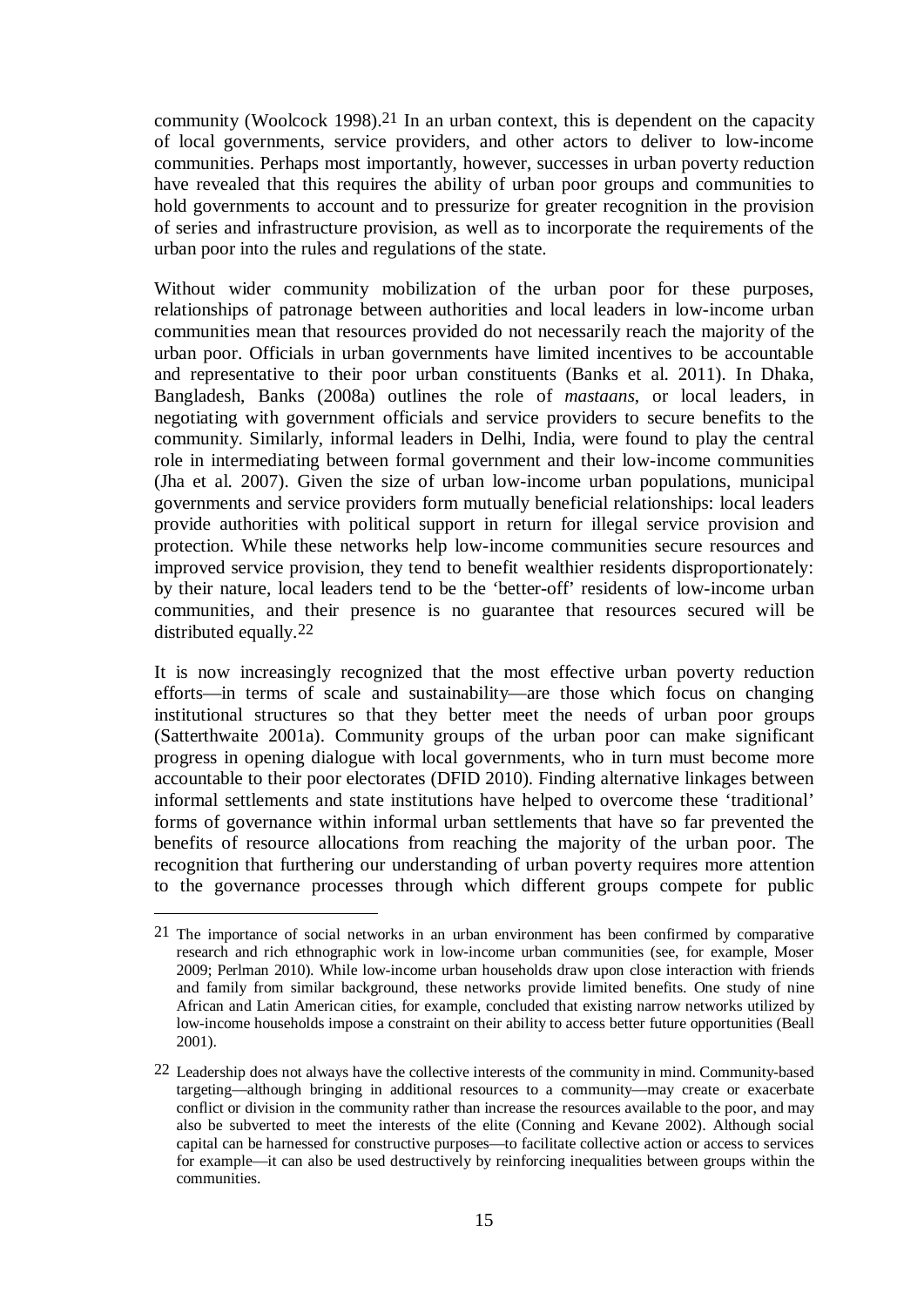investments has resulted in an increasing focus being placed on the concept of community mobilization as a means of facilitating external linkages for low-income urban communities through which they can secure access to resources (Benjamin 2006). This has transferred focus away from the role of governments, aid agencies and NGOs and towards the role and capacity of low-income urban communities themselves (Mitlin and Satterthwaite 2007). Appendix 2 provides further detail on the benefits of urbanpoor led initiatives. This has been exemplified by progresses made in a number of community-based organizations and networks of organizations, which in Asia include SDI, SPARC, and SEWA.23 Box 1 provides an overview of the operations of Shack/Slum dwellers International (SDI) in improving the livelihoods and rights of the urban poor through their negotiations with the state.

#### **Box 1: The experiences of Shack/Slum Dwellers International (SDI)**

Donors can learn from existing successful urban poor-led initiatives, such as the experiences of SDI. Since low-income residents are best placed to identify their needs, community-based initiatives such as this have proven successful in overcoming one major obstacle facing the urban poor, enabling them to negotiate the transition from informal and illegal residents to being legally-recognized. This paves the way for future improvements at a greater scale across cities and even across countries, given national and cross-country lesson-sharing between urban poor communities. SDI works with low-income urban communities to build partnerships with local governments that produce, control, or regulate the commodities they need for their development and livelihoods, such as land, water, sanitation, electricity or housing finance.

Launched in 1996, SDI is an alliance of country-level organizations (or 'federations') of the urban poor from 33 countries in Africa, Asia and Latin America. Its mission is to link poor urban communities and cities in the South to transfer and to adapt the successful mobilization, advocacy and problem solving strategies that they develop through their negotiations with the state to other communities, cities, and countries.

Key to the success of SDI affiliates and federations is their ability to link with and learn from communities in other cities and countries. 'Our organization cannot survive on its own', explained one National Co-ordinator of the Zimbabwe Homeless People's Federation: links at both the national and international level allow low-income urban communities to share ideas, best practices and lessons to overcome the regulatory obstacles that they have faced in promoting their interests and securing resources. Shared ideas and practices include models for low-cost and efficient housing, toilets, and infrastructure, but also about how to advocate with government officials. In some cases, the ability to bring in supportive government officials from other cities and countries have enabled groups to achieve success by highlighting the plausibility of practices and provisions to otherwise sceptical officials.

The urban context is highly regulated, and given their financial constraints, this forces lowincome urban communities to step outside official building standards, regulations and service provision to set precedents that allow them to access houses, services, and development. The importance of negotiating with the state lies in ensuring that these efforts can move from illegal to legally recognized activities, thus removing the potential threat of eviction. Affiliates have learned the importance of engaging with the state from the *start* of any project, as this allows activities to become a joint venture between government agencies and urban poor communities. This requires making sure the authorities know their challenges and circumstances *before*  starting negotiations. Urban poor groups have also learned the challenges of engaging with officials at both the local and national level. In their negotiations, for example, the Zimbabwe

<sup>23</sup> Further overview and analysis of the operations of SDI, SEWA and SPARC can be found in Environment and Urbanization (1990); Dutta (2000); Appadurai (2001); Patel (2001); Burra et al. (2003); Arputham (2008), amongst others.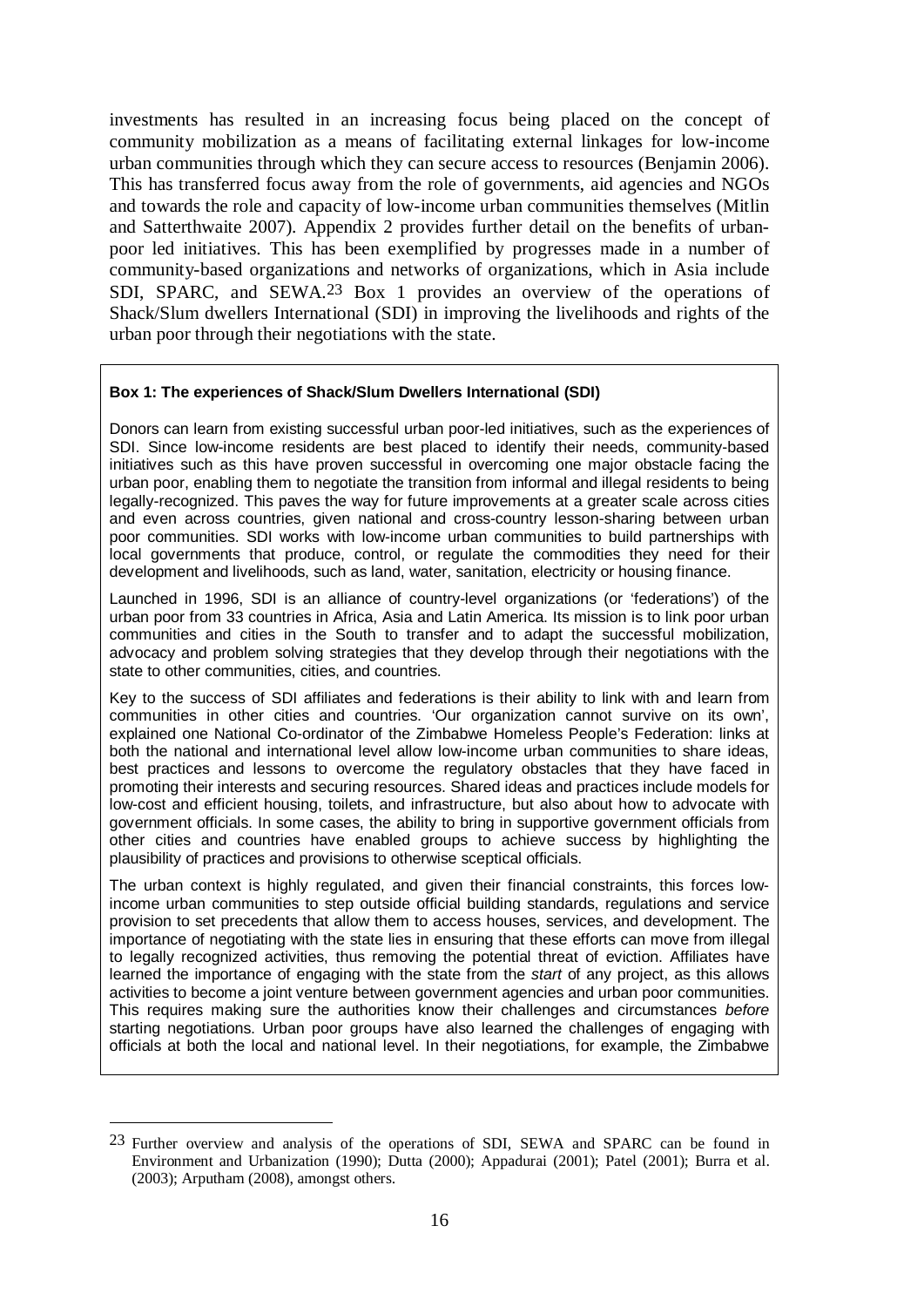Homeless People's Federation first try to engage with local government and planning officials: they are the priority since planning is in the hands of these stakeholders. In addition, however, they have learnt the need to also engage with central politicians and housing minsters, who are the most important stakeholders in terms of adapting or making concessions in national land

and housing regulations necessary for meeting the needs of the urban poor. In contrast, locallevel officials can only implement existing regulations, not change them. This has illustrated to them the need to build relationships with politicians *and* officials: while politicians may be voted out (requiring urban poor groups to start over), officials are permanent, so a secure relationship with them means some form of support even if other political positions change.

This approach means that grassroots organizations of the poor have also been able to move away from confrontational demands towards addressing their demands amicably through negotiation. This is apparent both in their interactions with the state, but also in their ethos: all federations within the SDI network are collectives of slum dwellers whose central activity is the operation of savings schemes. Activities are based around community participation, and the recognition that if 'We don't do it for ourselves, there is no one else to do it for us'. While negotiations take time and experimentation—and not all are successful—federations choose specifically to *negotiate* solutions. While it has taken time to draw in the State as a 'partner' in development, experience has proven that this partnership is much more supportive when the State is kept aware of processes and agendas of the activities of urban poor groups.

One of the critical 'weapons' in the ammunition of SDI affiliates has been information. Community groups have organized themselves around the resources they do have: information. Governments have been surprised at the numbers of people living within informal settlements: informal living means the urban poor are often hidden from authorities. Again, this emphasizes the impact that funding research can have on creating between knowledge on the extent of urban poverty, which can be used to influence political priorities at the national level.

While affiliates recognize that there is a long way to go before they can take on political motivations, they regardless keep on raising their voices to find ways of engaging with different Ministers, politicians, councils, municipal officials and service providers who may be sympathetic to their cause. During a period of mass eviction in Zimbabwe, for example, the federation even wrote to the President when they recognized that Ministers were not being helpful.

Of course, all of these activities require funding. The Urban Poor Fund International (UPFI) has been set up to provide an ongoing and expanding financial facility that provides capital to SDImember, national urban poor funds, who in turn provide capital to savings federations undertaking urban improvement and housing projects. Until 2007, this had been operating on a smaller scale through donations from private foundations. This funding amounted to in excess of US\$5,000,000 over a five-year period. In 2007, the fund received a grant of US\$10,000,000 from IIED which was financed by the Bill & Melinda Gates Foundation to support the projects of affiliates, finance exchange programmes and strengthen the Secretariat. This grant was renewed directly with SDI in 2010 to take forward investments in seven cities spread across the network.

Sources: SDI website; Sekai and Muvindi 2010; Cities Alliance website.

Such experiences have shown that low-income urban households and communities must play a central role in identifying problems and solutions at the local level, and in negotiating for them with the state to overcome obstacles to their implementation at the local and national level. The scope for accelerating and sustaining urban poverty reduction through such initiatives is, to some extent, recognized, but rarely spelt out, by agencies. DFID, for example, highlights that, 'The challenge [for urban poverty reduction] is to secure stable livelihoods for the urban poor *as part of effective social and political transformation and resourcing of urban expansion*' (DFID 2010, emphasis added). Key to these successes is the relationship between low-income urban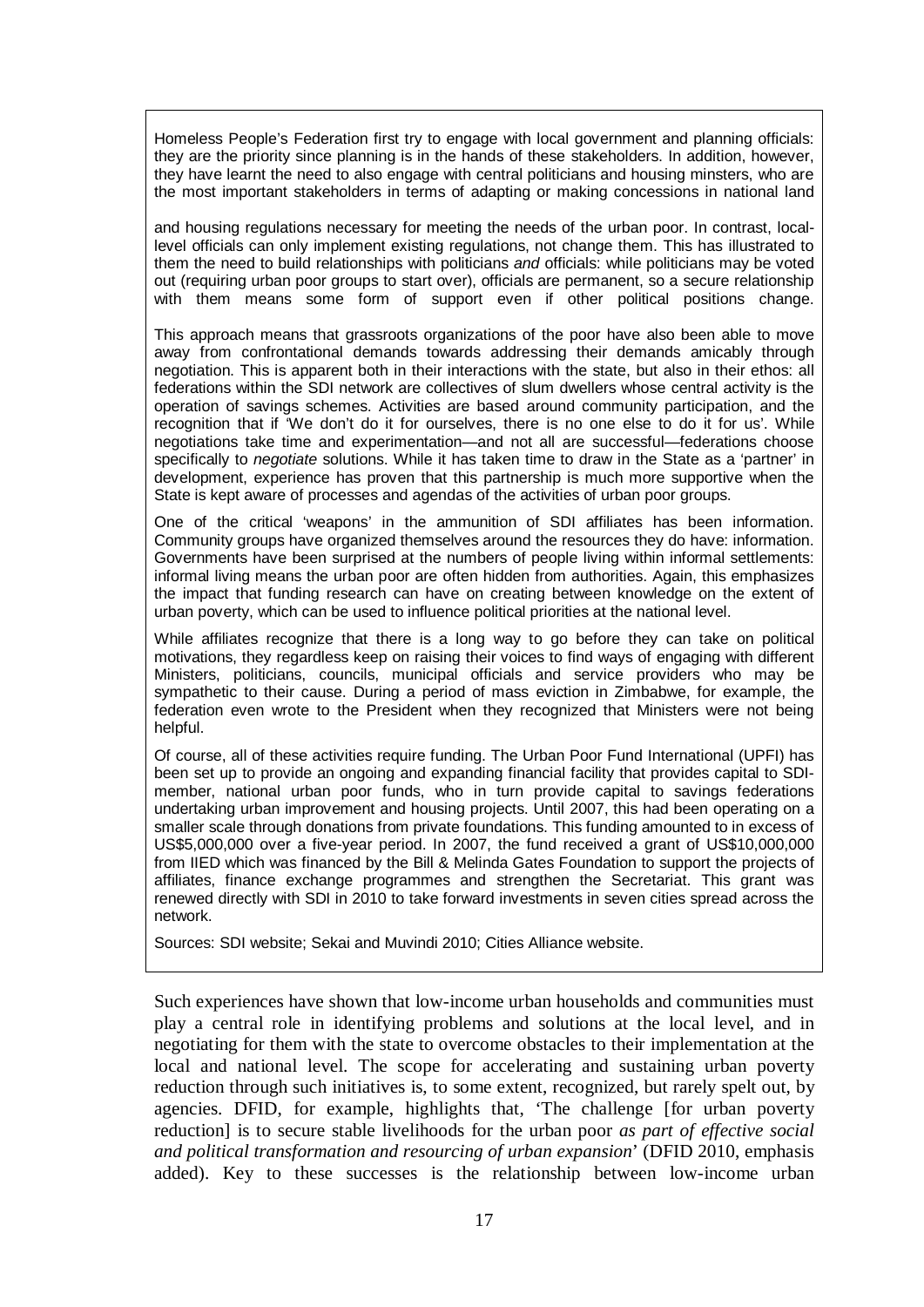communities and the state. Mitlin (2008) discusses the importance of co-production in securing political influence and access to resources and services for low-income urban communities.24 Such engagements with the state are not only for defensive purposes (such as struggles against evictions), but are also proactive, seeking strategies that enable them to advance their interests in the face of ongoing struggles in access to services or against discriminatory regulations (such as those which render informal housing or business as illegal, and subject to harassment and/or eviction) (Mitlin 2008).

The political nature of interventions in urban poverty has been long recognized as limiting the ability of donor funding to invest in urban areas (Caines 1988). Given the reluctance of national governments to seriously tackle urban poverty, the inability of foreign aid to be targeted to low-income urban communities and to institutions working with the urban poor at the local-level has been one of the key problems aid agencies have had in making significant contributions to urban poverty reduction. The slow pace with which the urban poor have been recognized by national governments in developing countries has partly explained the weakness in support from foreign aid for urban development (Stren 2008). In the case of Bangladesh, for example, the international adviser from GIZ explained that an unwillingness to recognize the urban poor at the national level was a major bottle-neck to progress in urban poverty reduction. While the urban poverty agenda has been embraced by some departments and agencies, the real barrier is a lack of government commitment to decentralizing the power and resources to the local level where they can make an impact on urban poverty. Given the limitations of donor ability to work outside national governments, this is not easily bridged.25 It does not mean, however, that donor funds should be diverted away from urban poverty until national commitment is secured. Ongoing advocacy work with different levels of government is necessary for changing perceptions and securing a better understanding of the possibilities for and importance of urban poverty reduction. While the urban poverty agenda in Bangladesh is in part 'frozen' by a lack of political commitment at the national level, ongoing exposure, advocacy work,26 and programmes with lower levels of government have meant that those officials who were in support of urban poverty reduction have got more concrete in their approaches, thus laying the foundations for more effective action if and when national commitment is secured.27 Keeping the urban poverty conversation alive as situations change, knowledge grows,

<sup>24 &#</sup>x27;Co-production' refers to the joint production of public services between citizen and state, with any one or more elements of the production process being shared. While it has been primarily considered as a route through which to access better service provision, the experiences of many grassroots organizations has shown that it is also being used as a means through which to strengthen the political position of grassroots organizations of the urban poor. See Mitlin (2008) for further details.

<sup>25</sup> In some cases where national governments have been willing and able to commit to urban poverty reduction, donor agencies *have* been able to work with national governments on issues of urban poverty. As discussed briefly in Sections 2 and 3, this has included DFID in India (see Amis 2001) and Sida in Central America (see Stein 2001; Stein and Castillo 2005).

<sup>26</sup> This has included the revitalization of the Local Consultative Group 'Urban Sector', which prior to 2008 was close to dying out. In 2008, GIZ as the new chair lobbied for a more social developmental approach in the group, including the introduction of urban poverty to the agenda (rather than the prior heavy focus on infrastructure), and the group have since played a key role in raising the profile of urban poverty in Bangladesh, which has culminated in the publication of a strategic approach to urban poverty reduction in Bangladesh, *Bridging the Urban Divide in Bangladesh* (LCG 2010).

<sup>27</sup> Interview, international adviser, GIZ.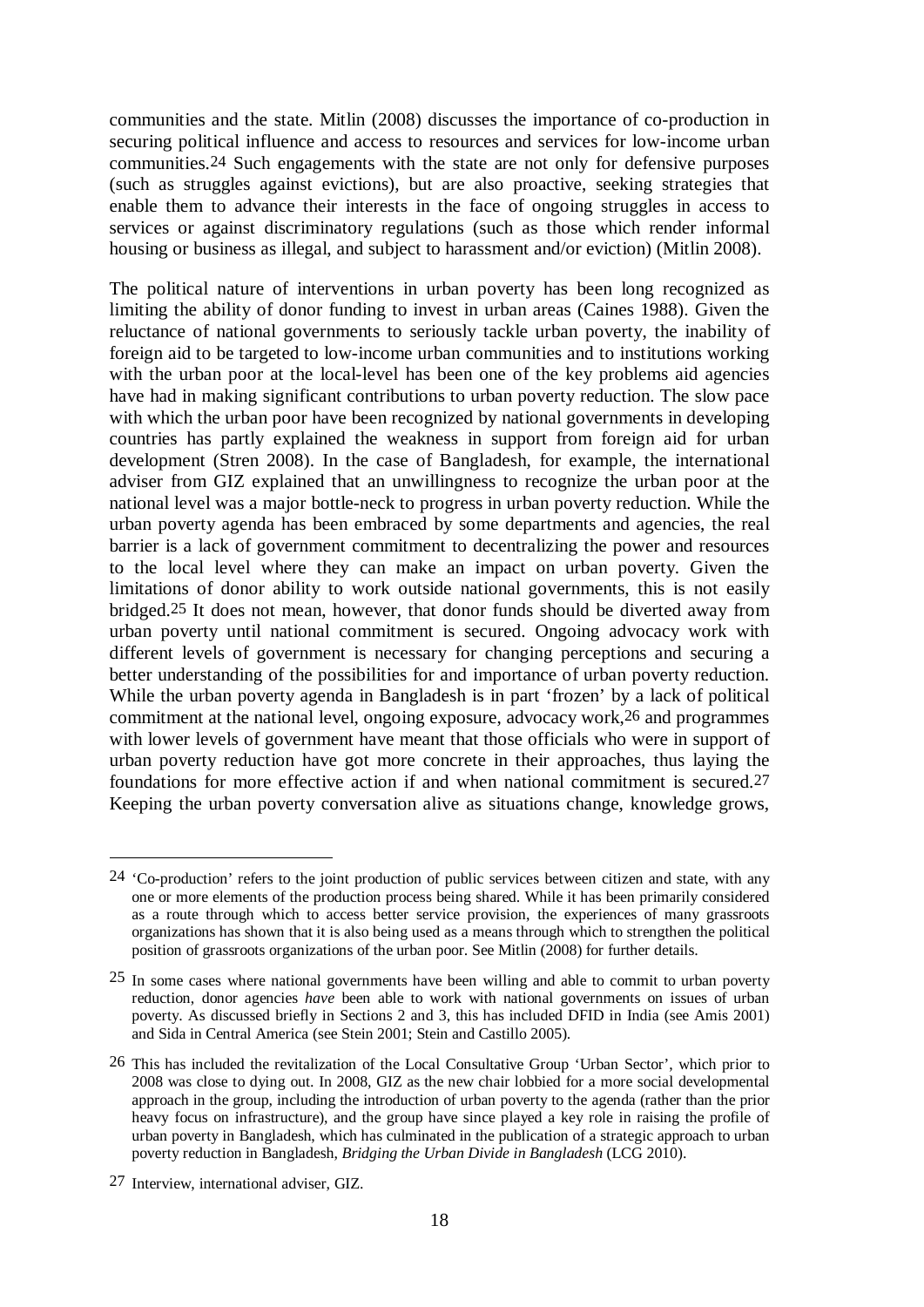and as lessons are learnt from experience may mean new solutions to old problems (LCG 2010).

While the role of community mobilization in improving relationships with municipal governments and service providers is increasingly recognized by foreign aid agencies,28 it is important to note that given the channels through which they distribute aid allocations, donors face structural barriers to targeting funds to these initiatives. While funding for foreign aid seeks to reduce poverty, aid agencies are not traditionally set up to fund communities at the local level (Mitlin and Satterthwaite 2007). International agencies and organizations are mandated to work primarily with national governments, providing the technical support and finance necessary to improve economic growth and to strengthen national development strategies and institutions—in reality, therefore, they contribute only indirectly to poverty reduction (ibid.). Given that aid agencies do not themselves implement poverty reduction initiatives on the ground, they are only as effective as the governments, private sector and other intermediary organizations that they fund (ibid.). Satterthwaite (2001a, 2001b) gives a comprehensive overview of the reasons for which foreign aid has been limited in its ability to target funding at urban poor initiatives. Such initiatives require a long-term strategy: institutional change through empowerment of urban poor groups requires modest funds that are available over the long-term to support community and municipal processes, and also requires indepth knowledge on the local context. These longer-term strategies, however, do not match donor preferences of short-term projects with planned exit strategies (Mitlin and Satterthwaite 2007). Although these limitations are now recognized, it has been difficult to change the institutional structure of development agencies in response to this (Satterthwaite 2001b; Mitlin and Satterthwaite 2007). Some agencies, however, have been better at working with low-income communities than others.29

There have been successes in finding novel funding mechanisms for urban poverty reduction based upon previous lessons learned. As discussed in Sections 2 and 3, these include the limitations of donor agencies in involving themselves in the highly political arena of urban poverty reduction, and the recognition that meeting the growing urban challenge requires the international aid community to collaborate and support countryled efforts to encourage local innovation and to scale up 'what works' for the urban poor.

Obstacles to targeting funding to low-income urban groups have encouraged some bilateral agencies to seek new channels through which they can support local initiatives for urban poverty reduction. One such mechanism through which they have sought to do this is through providing financial support to international and local funds (Satterthwaite

<u>.</u>

<sup>28</sup> While relationships between municipal governments and urban poor groups are crucial, these are also influenced at the national level. Banks (2008), for example, finds that empowerment of the urban poor in Bangladesh requires progress not only in terms of integration into local municipal governance. Without national commitment to the urban poor, benefits made at the local level are limited. Municipal and local governments are only able to work within the confines of national regulations and policy frameworks, so policy at the national level plays a major role in setting the framework for successful urban development and poverty reduction.

<sup>29</sup> As Section 2 discussed briefly, central to the success of Sida-funded integrated urban poverty reduction programmes in Central America, for example, was Sida's long-term commitment to the programmes, and the fact that across the five countries in which Sida funded these projects, although they were based on a similar model, close attention was paid to the country context in which they were operating (Stein and Castillo 2005).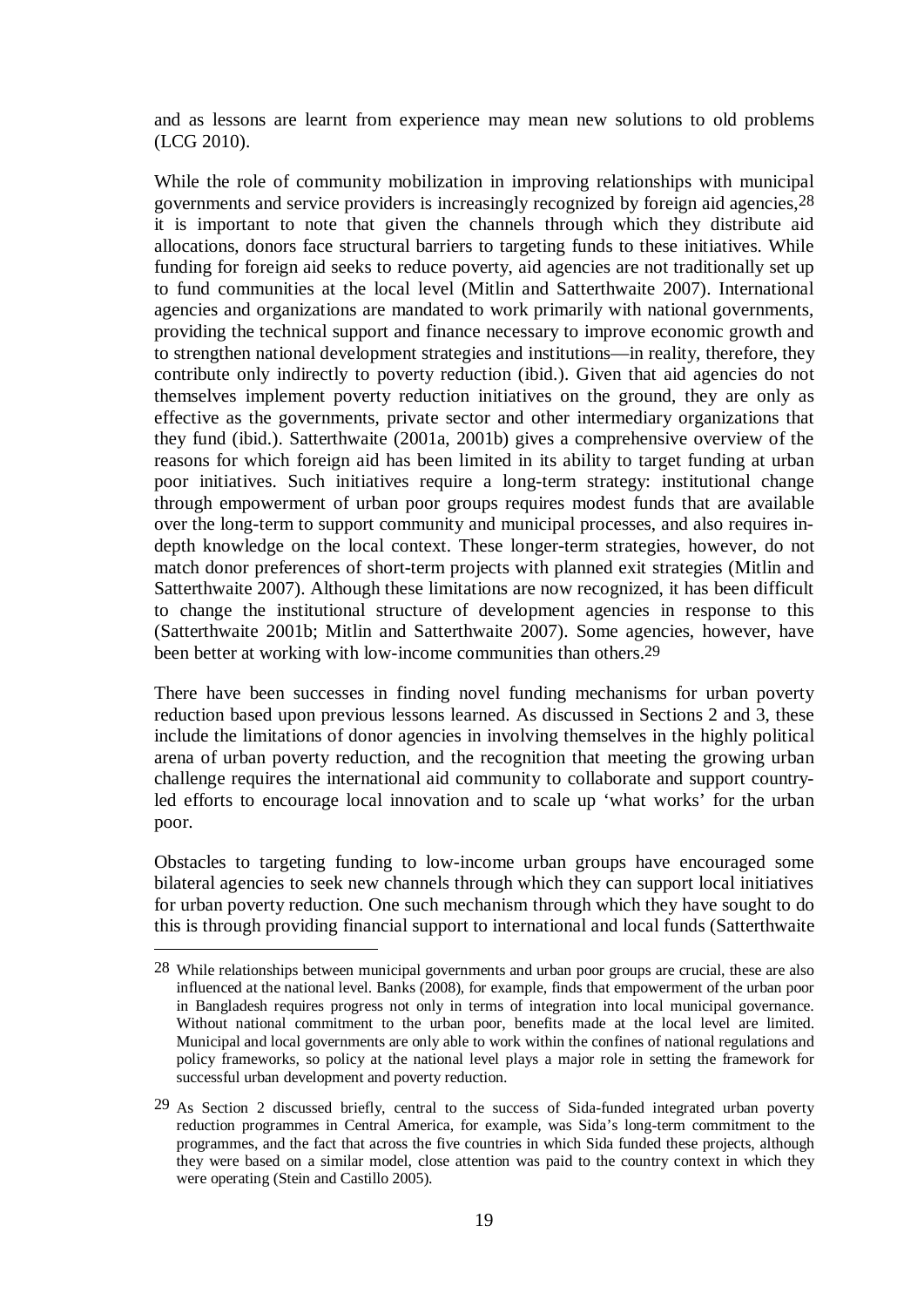2001b). The existence of urban-poor led organizations and networks such as SDI, SEWA and SPARC has opened up several channels for funding urban poverty reduction initiatives, as Figure 2 illustrates. As well as possibilities for funding these movements directly, donor agencies can also fund these organizations and networks indirectly, through providing funds to supporting northern NGOs, or to contributing to the funding 'pools' through which low-income urban communities can access funds for housing and





infrastructure improvements. As Box 1 illustrates, two separate 'funds' are necessary for the activities of organizations such as SDI. The first is the funds necessary for running and maintaining the network's activities. In addition, while community groups are based on the process of savings—which provide some funds for community activities—many activities require greater funds through which they can upgrade houses, infrastructure, and even access land, especially to do so at scale. The Urban

<sup>30</sup> In addition to the funding channels represented here, the UK's DFID has established Partnership Programme Arrangments (PPAs) that enable it to expand its funding to civil society organizations. Amongst its PPAs is a five year arrangement with the International Institute for Environment and Development (IIED), a UK-based institution focused on sustainable development. One of IIED's key research and policy themes is urban issues, including human settlements, climate change, and governance, and it is a partner of Shack/Slum Dwellers International. Even within the scope of the PPA with IIED, however, it has been difficult to incorporate urban poverty into the agenda, strategic objective and indicators within this working relationship—while urban poverty was at one point on the agreed set of activities under the PPA, it came out. Whether DFID makes a strategic choice to 'come back' to urban poverty through placing the urban on the central funding agenda will become evident in the incorporation of urban poverty into future PPAs.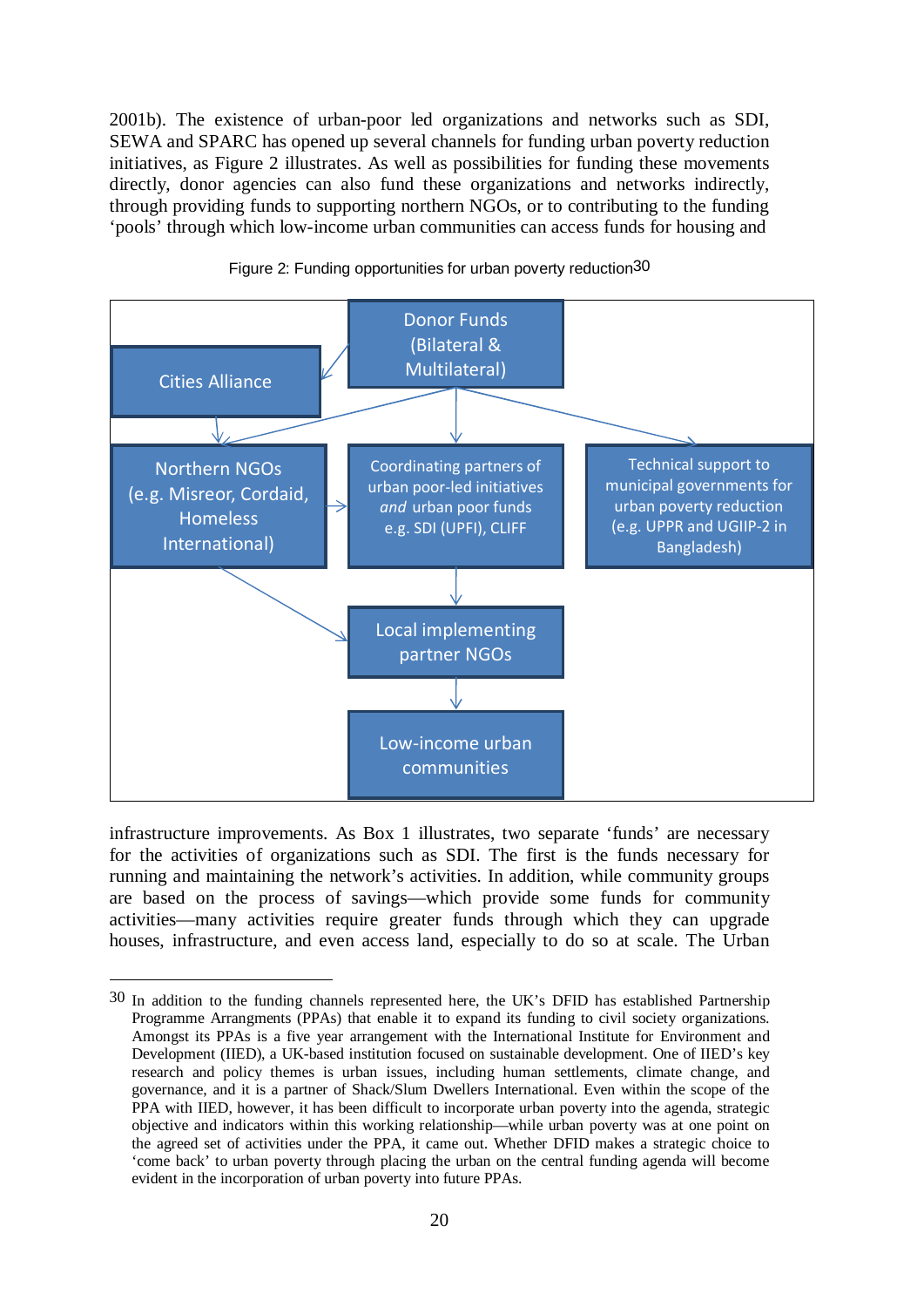Poor Fund (UPFI) has therefore been set up as a pool of funds to which SDI member affiliates of urban poor groups can apply. Likewise, the Community-Led Infrastructure Finance Facility (CLIFF) is a similar fund operated by Homeless International in Kenya, India and the Philippines, that is supported by DFID and Sida.31

In addition, donors (including multilateral and bilateral agencies) can implement programmes for urban poverty reduction through local and national governments. As discussed in Section 3, for example, in addition to long-standing financial and technical support to the Government of India for urban poverty reduction programmes, more recently DFID has provided GB£60 million for the UPPR project in Bangladesh, which is implemented by UNDP and executed by the Government of Bangladesh through the Local Government Engineering Department. This is the largest urban poverty reduction initiative in Bangladesh, and one of the largest in the world. It aims to improve the livelihoods and living conditions of three million slum dwellers, especially women and children, across Bangladesh, in six city corporations and 24 *pourashavas*.32

Likewise, in Bangladesh, GIZ, is one recent example of a donor support-funded programme for improved municipal governance for poverty reduction, providing technical cooperation to help develop the capacities of *pourashavas*33 to monitor urban poverty and effectively address the needs of the urban poor that out the Urban Governance and Infrastructure Improvement Project (UGIIP-2).34 Notable in these efforts is the strong focus on community participation in the process. In order to access funds for infrastructure development, the 35 *pourashavas* under the project must fulfil certain governance improvement criteria, including participation of women and the poor, enhanced public services, financial accountability, tax collection and participatory urban planning. GIZ is supporting municipal governments in pursuing the active involvement of all stakeholders to identify their needs, priorities and potentials especially of poor and marginalized groups—and to develop measures to achieve these. Citizen groups are formed, including the participation of women and the poor, to consult on the formulation of a *Pourashava* Development Plan (PDP) that can be used to plan and deliver demand-oriented services for the urban population. The PDP will incorporate a poverty reduction action plan (PRAP) and a gender action plan to identify the specific measures necessary for these vulnerable groups.

Given that financial contributions from the World Bank, the Development Banks, the EU and bilateral donors for urban areas are modest, it has also been recognized that effective change requires coordination of all of these parties (DFID 2001). This was recognized as far back as 1988, when it was recognized that urban poverty reduction

1

<sup>31</sup> DFID and Sida have provided GB£15 million and GB£4 million to the second phase (2010-15) of CLIFF. While CLIFF is now managed by Homeless International, in its first phase, funding from donor agencies was managed and distributed through Cities Alliance. As well as DFID and Sida, the World Bank also contributed to the first phase grants (see CLIFF 2010 for further details).

<sup>32</sup> See Appendix 3 and www.upprbd.org for details on the programme.

<sup>33</sup> *Pourashavas* are secondary city municipalities.

<sup>34</sup> UGIIP-2 (Second phase) is a project of Bangladesh's Local Government and Engineering Department, jointly funded by the Government of Bangladesh (US\$39 million), Asian Development Bank (US\$87 million) and the German Government (US\$35 million). That the programme focuses on secondary cities also removes some of the intense barriers to working for the urban poor in the country's largest cities, especially Dhaka.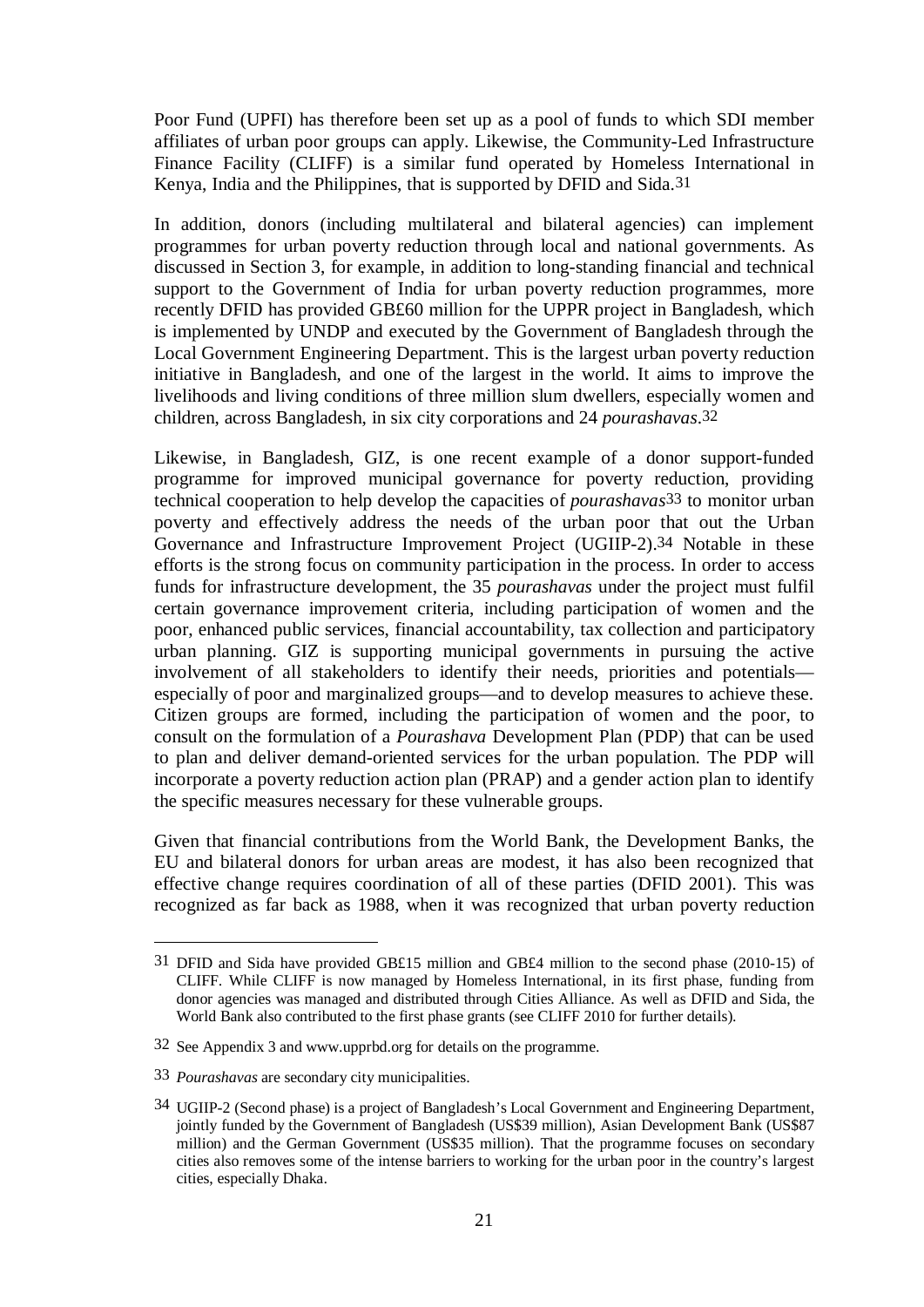would require sums of money, 'going well beyond that of all aid resources put together' (Caines 1988: 96).

While bilateral aid agencies have been hesitant to systematically embark upon the urban poverty agenda, there have been successes in coordinated multilateral funding for urban initiatives, starting with the Urban Management Programme in 1986, a joint undertaking by the World Bank, UN-Habitat (then UNHCS, the UN Centre for Human Settlements) and UNDP.35 The formation of Cities Alliance in 1999 can be seen as a continuation and development of these efforts, now providing a global framework under which most of the international community's efforts to address urban poverty can be coordinated. Cities Alliance is a broad coalition of 24 members including the World Bank and UN-Habitat (as founder members), United Nations Environment Programme, the European Union, and 16 donor partners (Cities Alliance 2011).36 As a global coalition of cities and development partners committed to scaling up successful approaches to poverty reduction, its creation marked the first time that all of the major urban assistance agencies worked together on agreed projects across developing countries and regions (Stren 2008). As co-founder and host of Cities Alliance, the World Bank is also its largest financer, providing just under 30 per cent of pledged contributions to the Alliance's core funding until 2010.37 Of funds from bilateral donors, the UK is the biggest contributor—pledging just over 10 per cent of core funding—followed closely by Norway (9.8 per cent) and Sweden (8.8 per cent) (Cities Alliance 2010).38 The total sums donated, however, remain small even from these key donors. DFID's contributions, for example, represents only US\$7.1 million over seven years, substantially less than its contributions to the second phase of CLIFF. The other channels for funds for urban poverty reduction—through NGOs, urban poor organizations and funds, and through technical support—therefore remain the central channels through which donor funds for urban poverty reduction are spent.

While the Alliance focuses on two key issues—supporting the development of City Development Strategies and slum upgrading—alongside these objectives it considers itself a 'learning alliance', working with networks of cities, organizations of the urban poor, universities and other partners to disseminate collective knowledge on urban

<sup>35</sup> The four phases of the UMP have followed the major trends discussed in Section 3, beginning with a more technical focus on urban management and infrastructure, before taking a more participatory approach that focuses specifically on urban poverty alongside governance issues. Phase 1 (1986-1991) took a global perspective to develop urban management frameworks and tools on issues such as land management, municipal finance and administration, infrastructure and urban environment. Phase 1 (1992-1996) used these lessons to build capacity at the regional level. Phase 3 (1997-2001) emphasized city consultations on three themes: urban poverty alleviation, urban environmental sustainability and participatory urban governance, with gender as a cross-cutting issue. Phase 4 (2002- 2006) continued with Phase 3 themes, with the addition of HIV/AIDS. See http://www.unhabitat.org/content.asp?typeid=19&catid=374&cid=185 (accessed July 2011).

<sup>36</sup> Australia, Brazil, Chile, Ethiopia, France, Germany, Italy, the Netherlands, Nigeria, Norway, Philippines, South Africa, Spain, Sweden, the United Kingdom and the United States. With membership by so many donor partners, it can be argued, therefore, that Cities Alliance is closer to bilateral donor agencies than the previous Urban Management Programme.

<sup>37</sup> These figures uses the term 'pledged', because although all pledges were met, given currency fluctuations, the majority of donor partners actually exceeded the funds pledged when converted into US\$.

<sup>38</sup> Appendix 4 provides a detailed break-down of contributions from donor partners and other members.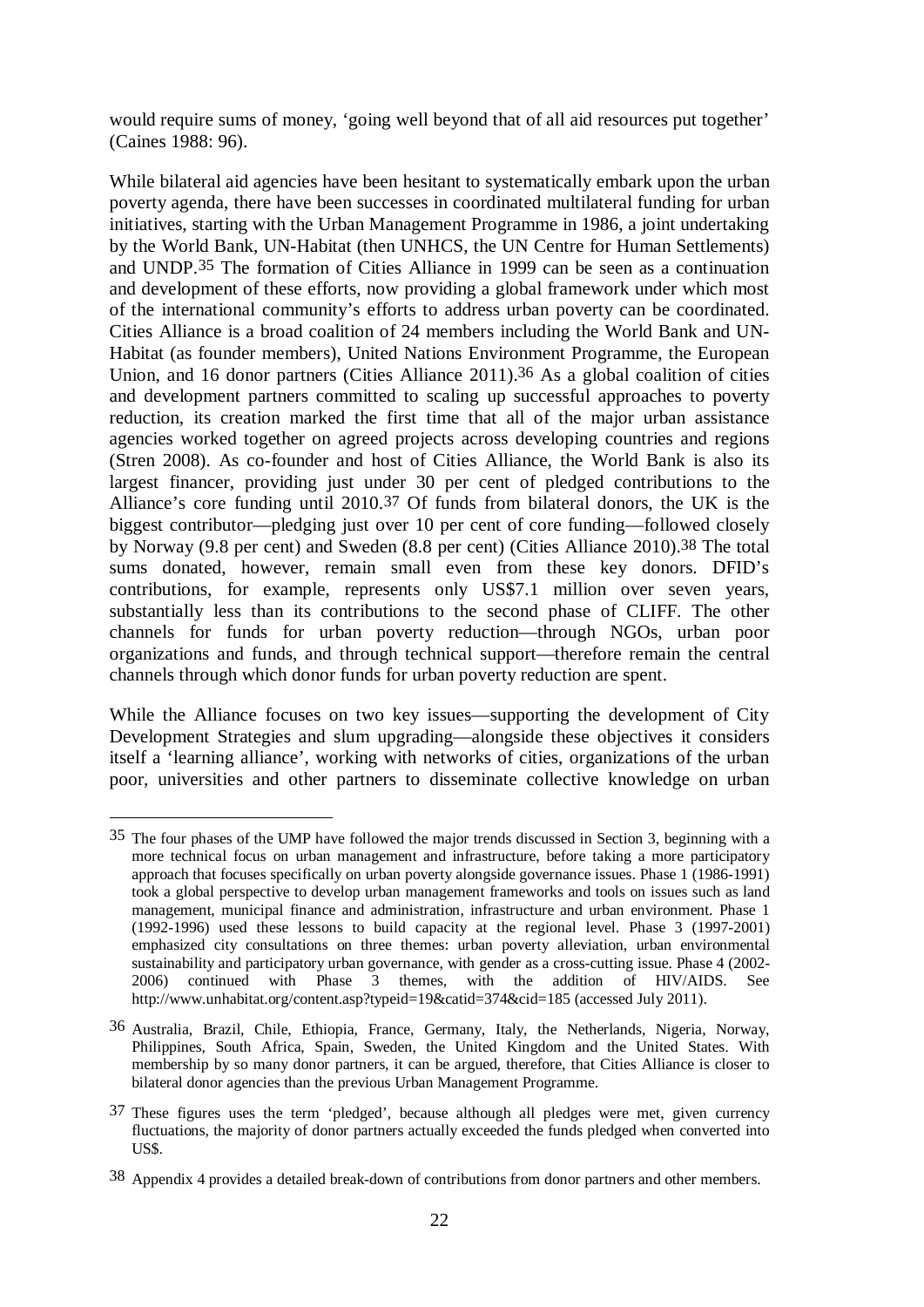poverty reduction and improving the quality and impact of urban development cooperation (Cities Alliance). Amongst its key objectives is to build political commitment for urban poverty reduction, and it fills an institutional gap that direct donor funding is unable to in its emphasis on, 'supporting longer-term, in-country programmes for cities and local governments to support systemic change' (Cities Alliance). Meeting these long-term objectives, however, will be dependent on greater contributions and long-term commitment from donor funds to Cities Alliance.

As this section has discussed, while donor funds for urban poverty reduction remain small relative to their total spending, several channels for foreign aid for urban poverty reduction have emerged that have built on the last four decades of lessons learned. Opportunities for providing funds to intermediaries—through Northern NGOs and/or Cities Alliance to organizations and networks such as SDI—offer new channels through which donors can fund urban poverty reduction even within some of the key political obstacles that have so far prevented bilateral donors from providing funds for urban poverty reduction, at the same time as increasing the role and power of low-income communities themselves in negotiating for their rights and development. In countries such as India where national governments are receptive of their low-income urban populations, donors have had significant successes in providing financial and technical support to programmes for urban poverty reduction. Even where political resistance is high to placing urban poverty higher on the national agenda, such as Bangladesh, donors are still proving able to support programmes, such as the UGIIP-2 and UPPR programmes. Ongoing interaction, advocacy and support in this manner could be central to longer-term acceptance and recognition of the urban poor in these countries. As the following section concludes however, given the increasing pace and scale of urbanization and the rapid urbanization of poverty, it is critical that donors address the issue of urban poverty more strategically. This means embracing new possibilities for funding at the same time as recognizing urban poverty as a priority issue within their central agendas.

## **5 Conclusions: what role for foreign aid in an increasing urban future?**

Foreign assistance for urban areas has remained limited comparative to total aid spending across the developing world. Increasing recognition that the process of urbanization was a major contributor to improved national outcomes in growth and poverty reduction in the 1980s led to increased attention and spending on urban assistance from major donors, focusing both on municipal governance—to encourage well planned and managed cities—and on improving shelter and infrastructure for the urban poor via slum upgrading. Key to lessons learnt throughout this period, however, was that interventions focusing on a single sector (such as infrastructure) were limited in their benefits. While they may improve quality of life, they did little to tackle the root causes of poverty amongst the urban poor and were not easily replicable or scaled up. Social and political exclusion remained the major driver behind the limited opportunities for poor urban residents to access better incomes, assets and services.

Changing population dynamics and the looming spectre of the urbanization of poverty has led to renewed attention and priority given to urban poverty reduction by donors into the twenty-first century. There remains scope for donor funds to improve our understanding of the scale and complexity of urban poverty through research, including, for example, the need for research into differences in the vulnerabilities associated with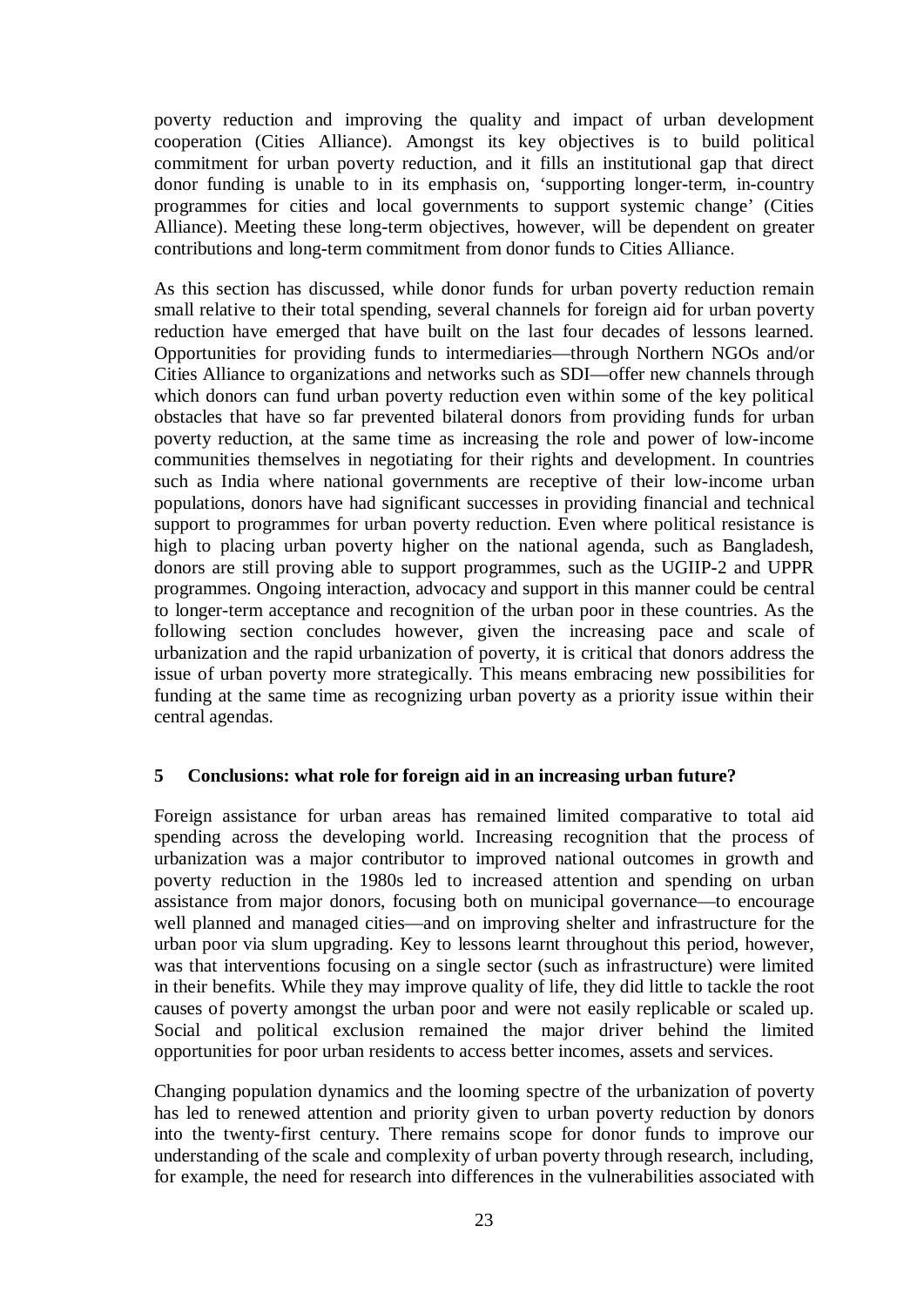urban poverty across large and small towns. There is now, however, a greater understanding of what works for urban poverty reduction. It is now widely recognized that reducing urban poverty requires a two-pronged approach, focusing both on strengthening municipal governance in terms of resources and decentralized powers, and on changing the relationship between low-income urban communities and state institutions at the national and municipal level to ensure that they are viewed as a legitimate group with rights and demands that local governments and service providers must be accountable to. New programmes and movements for urban poverty reduction, therefore, have focused on grassroots mobilization of low-income urban communities to transform the relationship between them and the state. Through movements such as SDI and SEWA, urban poor groups have been able to fight for greater political recognition, and in the process, for improved access to services, for concessions in building rules and regulations, and in some cases, even rightful ownership of land.

The lessons from four decades of foreign aid in urban areas have revealed that the urban poor are central actors in their own development and poverty reduction. Where they can mobilize to meet their own interests, they are best placed to identify their needs and to find solutions to the problems that they face. Being able to do so, however, requires both political recognition and some level of funding for their activities. Traditional mechanisms for donor funding are incompatible with such programmes, given that their preference and mandate to provide technical support in short-term projects cannot be reconciled with the need for small amounts of funding and support over the long-term that urban poor communities need to succeed in their negotiations with the state.

New channels of funding for these purposes have developed however, with donors now providing funds to low-income communities indirectly, through Northern NGOs, network organizations and urban poor funds, as well as through Cities Alliance. Urban poor funds such as UPFI and CLIFF provide donors with a funding mechanism that is more greatly aligned with the needs of the urban poor, providing a central fund through which they can be provided smaller amounts of funds over long periods of time as they develop.

The emergence of Cities Alliance in 1999 was a major step forward in funding for urban poverty reduction, providing the means through which to pool donor funds and distribute them with greater flexibility. Donor funds to Cities Alliance, however, remain small relative to other channels for funds for urban poverty reduction, and its future success will be dependent on long-term commitment from donors. It remains to be seen whether these new funding mechanisms succeed in pushing urban poverty further into the priorities and agendas of donors. Funding for urban poverty reduction still occurs in a piecemeal fashion, and spending on urban poverty remains small as a proportion of total donor funding. Greater impact on urban poverty reduction, therefore, will be contingent on greater attention, priority and funding for urban poverty from donors.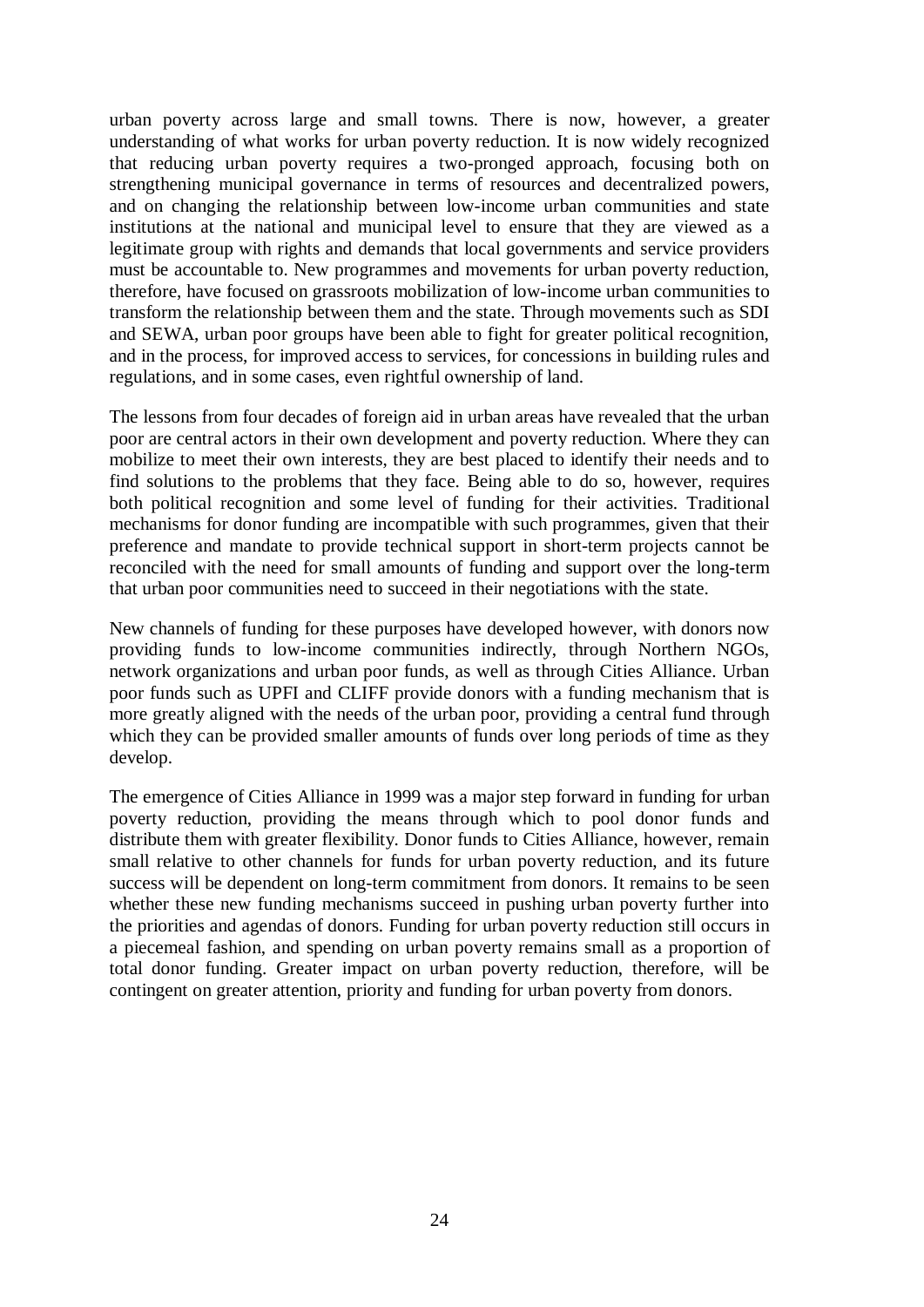#### **References**

- Agarwal, S. (2011). 'The State of Urban Health in India; Comparing the Poorest Quintile to the Rest of the Urban Population in Selected States and Cities'. *Environment and Urbanization*, 23(1): 13–28.
- Amis, P. (2001). 'Rethinking UK Aid in Urban India: Reflections on an Impact Assessment Study of Slum Improvement Projects'. *Environment and Urbanization*, 13(1): 101–13.
- Appadurai, A. (2004). 'The Capacity to Aspire: Culture and Terms of Recognition'. In V. Rao, and M. Walton (eds), *Culture and Public Action*, Stanford: Stanford University Press.
- Appadurai, A. (2001). 'Deep Democracy: Urban Governmentality and the Horizon of Politics'. *Environment and Urbanization*, 13(2): 23–43.
- Arputham, J. (2008). 'Developing New Approaches for People-Centred Development'. *Environment and Urbanization*, 20(3): 319–37.
- Banks, N., M. Roy, and D. Hulme (2011) (in press). 'Neglecting the Urban Poor in Bangladesh: Research, Policy and Action in the Context of Climate Change', accepted for publication in *Environment and Urbanization,* October 2011 edition.
- Banks, N. (2010). *Employment and Mobility Among Low-income Urban Households in Dhaka, Bangladesh*. Manchester: The University of Manchester.
- Banks, N. (2008a). 'A Tale of Two Wards: Political Participation and the Urban Poor in Dhaka City'. *Environment and Urbanization*, 20(2): 361–76.
- Banks, N. (2008b). 'Improving the Urban Poverty Agenda: The Need for Realigned Priorities and a Better Understanding of Urban Poverty'. Conference paper presented at the *Understanding Urban Poverty* conference at GTZ, Dhaka, Bangladesh.
- Bapat, M. (2009). 'Poverty Lines and the Lives of the Poor: Underestimation of Urban Poverty, the Case of India'. Human Settlements Working Paper Number 20. London: International Institute of Environment and Development.
- Beall, J. (2001). 'Valuing Social Resources or Capitalising on Them? Limits to Pro-Poor Growth in Nine Cities of the South'. *International Planning Studies*, 6(4): 357–75.
- Benjamin, S. (2006). 'Governance, Economic Settings and Poverty in Banglalore'. *Environment and Urbanization*, 12(1): 35–55.
- Besley, T., and L. Cord (eds) (2007). *Delivering on the Promise of Pro-Poor Growth: Insights and Lessons from Country Experiences*. Washington DC and New York: The World Bank and Palgrave MacMillan.
- Buckley, R., and J. Kalarickal (2005). 'Housing Policy in Developing Countries: Conjectures and Refutations'. *World Bank Research Observer*, 20: 233–57.
- Burra, S., S. Patel, and T. Kerr (2003). 'Community-designed, Built and Managed Toilet Blocks in Indian Cities'. *Environment and Urbanization*, 15(2): 11–32.
- Caines, J. (1988). 'Urbanisation and Urban Policy in the Third World'. *Habitat International*, 12(3): 93–7.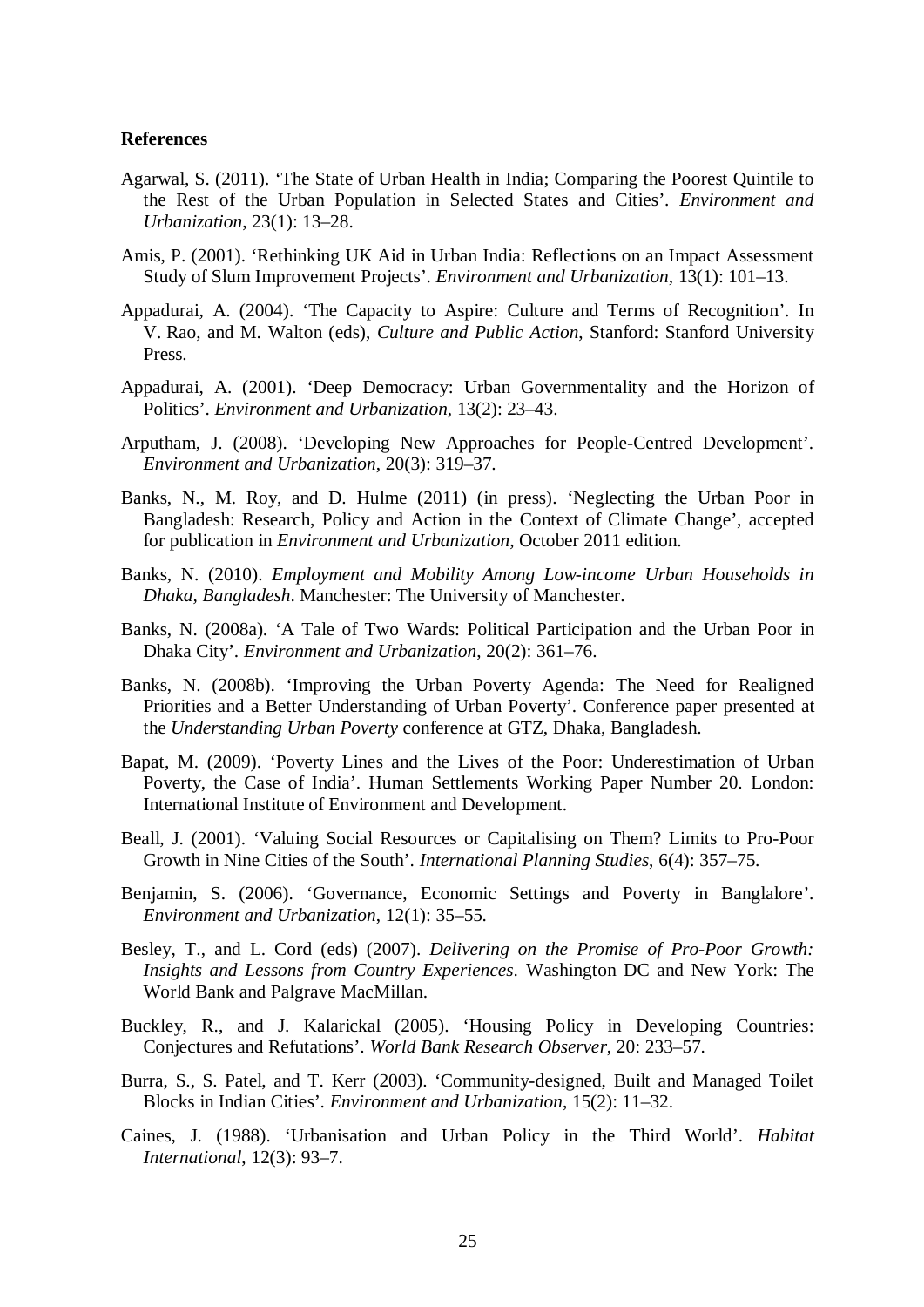- Chandrasekhar, S., and M.R. Montgomery (2010). 'Broadening Poverty Definitions in India: Basic Needs in Urban Housing'. Human Settlements Working Paper Series: Poverty Reduction in Urban Areas No. 27. London: International Institute of Environment and Development.
- Cities Alliance (2011). *Cities Alliance: Our Members*, http://www.citiesalliance.org/ca/ourmembers (accessed April).
- Cities Alliance (2010). *Annual Report 2010: An Alliance in Transition*, Washington DC: Cities Alliance.
- Cities Alliance, no date given, *Factsheet: What is Cities Alliance?*. Found at http://www.citiesalliance.org (accessed April 2011).
- Clarke Annez, P., and R.M. Buckley (2009). 'Urbanization and Growth: Setting the Context'. In M. Spence, P. Clarke Annez, and R.M. Buckley (eds), *Urbanization and Growth*, Washington DC: Commission on Growth and Development and The World Bank.
- CLIFF (2010). *Annual Report 2010*, Community-Led Infrastructure Finance Facility (CLIFF).
- Cohen, M. (2001a). 'The Impact of the Global Economy on Cities'. In M. Freire, and R. Stren (eds), *The Challenge of Urban Government: Policies and Practices*, Washington DC: The World Bank.
- Cohen, M. (2001b). 'Urban Assistance and the Material World: Learning by Doing at the World Bank'. *Environment and Urbanization*, 13(1): 37–60.
- Conning, J., and M. Kevane (2002). 'Community-Based Targeting Mechanisms for Social Safety Nets: A Critical Review'. *World Development*, 30(3): 375–94.
- Dani, A.A., and A. de Haan (2008). 'Social Policy in a Developmental Context: Structural Inequalities and Inclusive Institutions'. In A.A. Dani, and A. de Haan (eds), *Inclusive States: Social Policy and Structural Inequalities*. Washington DC: The World Bank.
- Department for International Development (DFID) (2010). *Cities: The New Frontier*. London: Department for International Development.
- Department for International Development (DFID) (2001). 'Meeting the Challenge of Poverty Reduction in Urban Areas'. *DFID Plans: Strategies for Achieving the International Development Goals*. London: Department for International Development.
- Devas, N. (2001). 'Does City Governance Matter for the Urban Poor?'. *International Planning Studies*, 6(4): 393–408.
- Dutta, S. (2000). 'Partnerships in Urban Development: A Review of Ahmedabad's Experience'. *Environment and Urbanization*, 12(2): 13–26.
- Factora, J.M. (2006). 'Poverty Reduction Support Credits (PRSCs): A Stocktaking'. In S. Koeberle, Z. Stavreski, and J. Walliser (eds), *Budget Support as More Effective Aid? Recent Experiences and Emerging Lessons*. Washington DC: The World Bank.
- Environment and Urbanization (1990). 'NGO Profile: SPARC: Developing New NGO Lines'. *Environment and Urbanization*, 2(1): 91–204.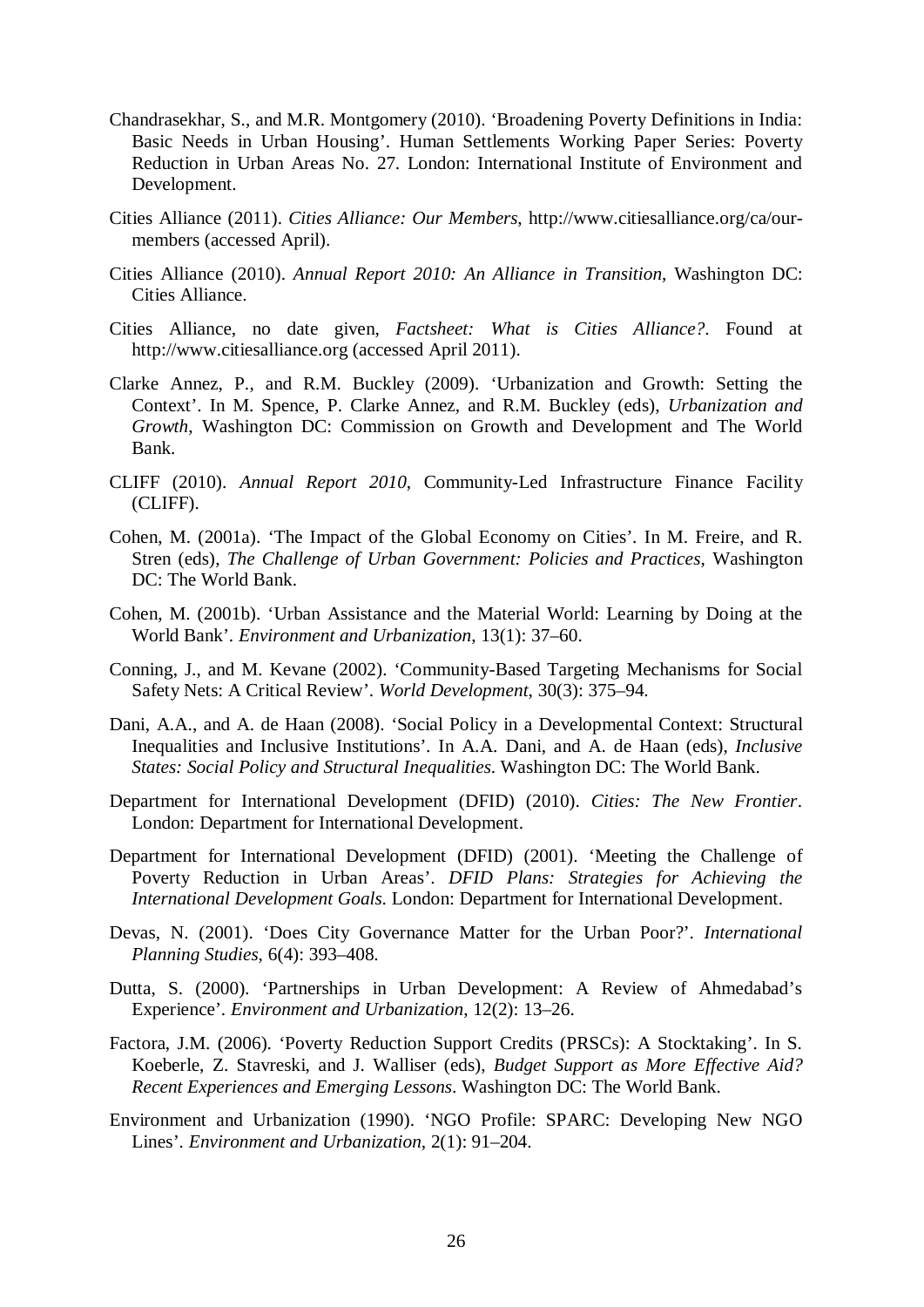- GTZ, no date given, Governance and Local Development: Urban Governance and Infrastructure Improvement Project: Creating Livable Secondary Cities for Balanced Urban Growth. *GTZ Factsheet*. Dhaka: German Technical Cooperation.
- Gunther, B., M.J. Cohen, B. Kinsey, and T. Owens (2005). 'Analysing Macro-Poverty Linkages: An Overview'. *Development Policy Review*, 23(2): 243–65.
- Jha, S., M. Woolcock, and V. Rao (2007). 'Governance in the Gullies: Democratic Responsiveness and Leadership in Delhi's Slums'. *World Development*, 35(2): 230–46.
- Jones, G.A., and S. Corbridge (2010). 'The Continuing Debate about Urban Bias: The Thesis, its Critics, its Influence and its Implications for Poverty Reduction Strategies'. *Progress in Development Studies*, 10(1): 1–18.
- Klasen, S. (2003). 'In Search of the Holy Grail: How to Achieve Pro-Poor Growth'. Conference paper presented at the ABCDE Annual World Bank Conference on Development Economics Europe: Towards Pro-Poor Policies, Aid, Institutions and Globalization, Paris.
- Lindahl, C. (2005). *Wealth of the Poor: Eliminating Poverty Through Market and Private Sector Development*, Stockholm, Sida.
- Lipton, M. (1977). *Why Poor People Stay Poor: A Study of Urban Bias in World Development*. London: Temple Smith.
- Local Consultative Group Urban Sector (LCG) (2010). *Bridging the Urban Divide in Bangladesh*. Dhaka: GTZ and LCG.
- Mitlin, D. (2008). 'With and Beyond the State Co-production as a Route to Political Influence, Power, and Transformation for Grassroots Organizations'. *Environment and Urbanization*, (20)2: 339–60.
- Mitlin, D., and D. Satterthwaite (2007). 'Strategies for Grassroots Control of Foreign Aid'. *Environment and Urbanization*, 19(2): 483–500.
- Moffat, T., and E. Finnis (2005). 'Considering Social and Material Resources: The Political Ecology of a Peri-urban Squatter Community in Nepal'. *Habitat International*, 29: 453– 68.
- Moser, C.O.N. (2009). *Ordinary Families, Extraordinary Lives: Assets and Poverty Reduction in Guayaquil (1978-2004)*. Washington, DC: The Brookings Institution.
- Moser, C.O.N. (1998). 'The Asset Vulnerability Framework: Reassessing Urban Poverty Reduction Strategies'. *World Development*, 26(1): 1–19.
- Patel, S. (2001). 'The Work of SPARC, the National Slum Dwellers Federation and Mahila Milan'. *Human Settlements Working Paper*. London: International Institute for Environment and Development.
- Perlman, J. (2010). *Favela: Four Decades of Living on the Edge in Rio de Janeiro*. New York: Oxford University Press USA.
- Perry, G., J.H. Lopez, W.F. Maloney, O.S. Arias, and L. Serven (2006). *Poverty Reduction and Growth: Virtuous and Vicious Circles*. Washington DC: World Bank Publications.
- Pugh, C. (1995). 'Urbanization in Developing Countries: An Overview of Economic and Policy Issues in the 1990s'. *Cities* 12(6): 381–98.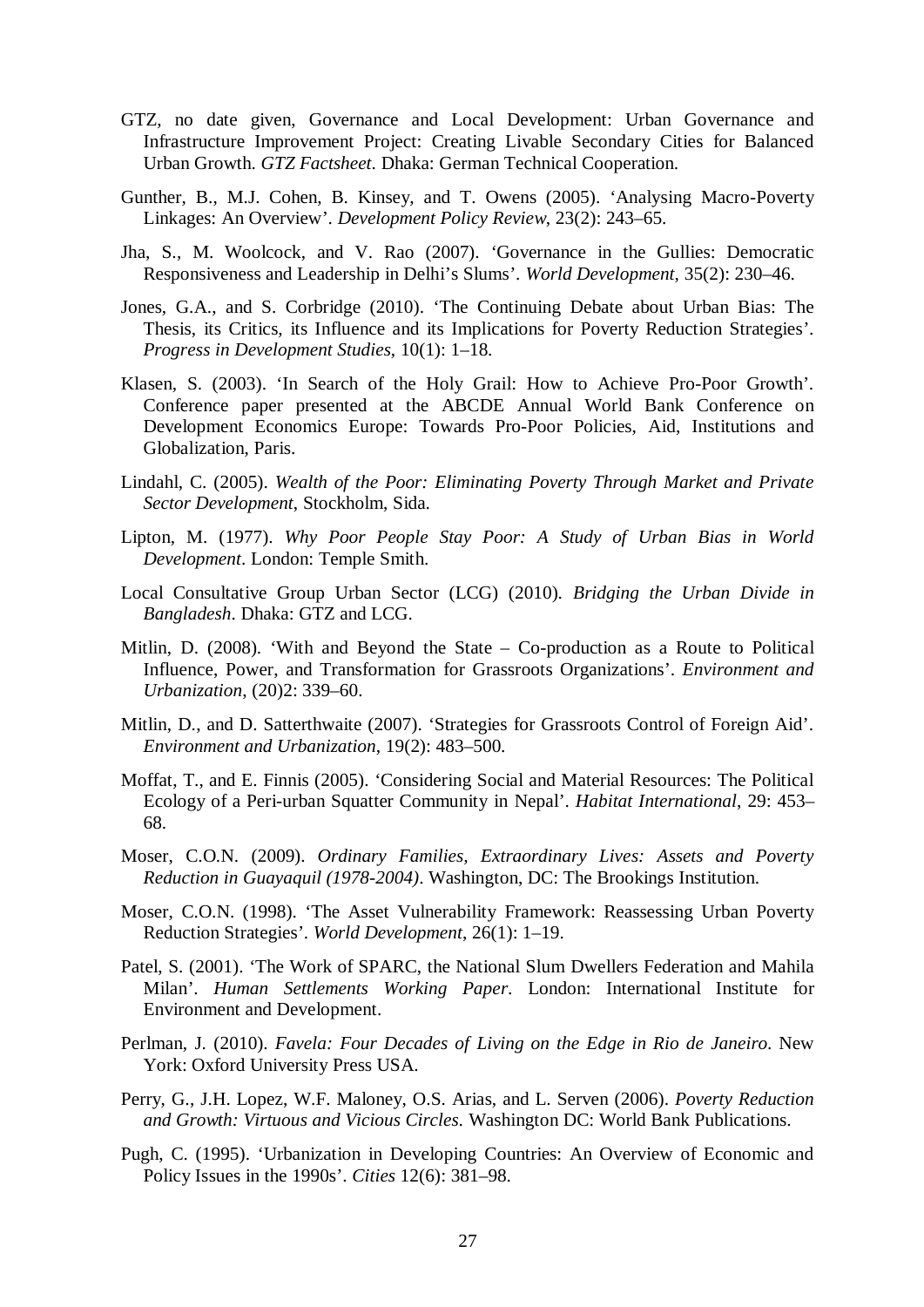- Rao, V. (2006). 'On "Inequality Traps" and Development Policy'. *Development Outreach*. February.
- Rao, V., and M. Walton (2004). 'Culture and Public Action: Relationality, Equality of Agency and Development'. In V. Rao, and M. Walton (eds), *Culture and Public Action*. Stanford: Stanford University Press.
- Rashid, S.F., and Y. Hossain (2005). 'Constraints in Delivering Services to the Urban Poor Living in Slums in Dhaka, Bangladesh'. Washington DC: The World Bank.
- Ravallion, M., S. Chen, and P. Sangraula (2007). 'New Evidence on the Urbanization of Global Poverty'. *World Bank Policy Research Working Paper Series 4199,* Washington DC: World Bank.
- Resnick, D. (2011). 'In the Shadow of the City: Africa's Urban Poor in Opposition Strongholds'. *Journal of Modern African Studies*, 49(1): 141–66.
- Rodrik, D. (2007). *One Economics, Many Recipes; Globalization, Institutions and Economic Growth*. Princeton University Press.
- Sattherthwaite, D. (2002). 'The Ten and a Half Myths That May Distort the Urban Policies of Governments and International Agencies'. Mimeo. University College London.
- Satterthwaite, D. (2001a). 'Editorial: Aid and Urban Development: What are the Views of the "Recipients"?' *Environment and Urbanization*, 13(3): 3–9.
- Satterthwaite, D. (2001b). 'Reducing Urban Poverty: Constraints on the Effectiveness of Aid Agencies and Development Banks and Some Suggestions for Change'. *Environment and Urbanization*, 13(1): 137–57.
- Satterthwaite, D. (1997). 'Urban Poverty: Reconsidering its Scale and Nature'. *IDS Bulletin*, 2: 9–23.
- Sekai, C.C., and D. Muvindi (2010). *Citizen-led Development*. Three-day course at The University of Manchester by the National Coordinators of the Zimbabwe Homeless People's Federation.
- Shack/Slum Dwellers International (SDI) Website, www.sdinet.org, accessed April 2011.
- Stein, A., and L. Castillo (2005). 'Innovating Financing for Low-income Housing Improvement: Lessons from Programmes in Central America'. *Environment and Urbanization*, 17(1): 47–66.
- Stein, A. (2001). 'Participation and Sustainability in Social Projects: The Experience of the Local Development Programme (PRODEL) in Nicaragua'. *Environment and Urbanization*, 13(1): 11–35.
- Souza, C. (2001). 'Participatory Budgeting in Brazilian Cities: Limits and Possibilities in Building Democratic Institutions'. *Environment and Urbanization*, 13(1): 159–84.
- Stern, N., J.J. Dethier, and F.H. Rogers (2005). *Growth and Empowerment: Making Development Happen*. Cambridge and London: The MIT Press.
- Stren, R. (2008). 'International Assistance for Cities in Low- and Middle-Income Countries: Do We Still Need It?'. *Environment and Urbanization*, 20(2): 377–92.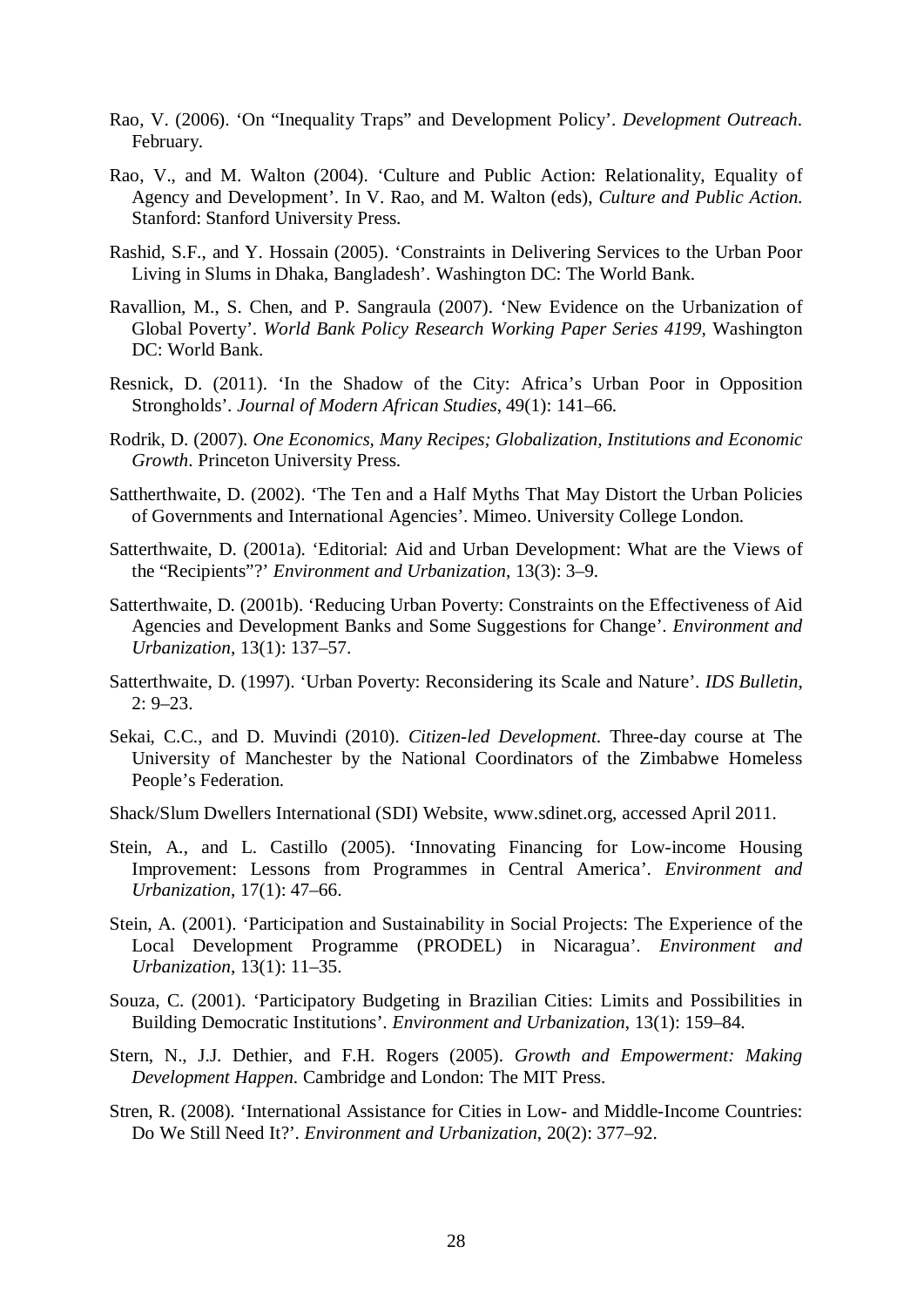- Sverdlik, A. (2011). 'Ill Health and Poverty: A Literature Review on Health in Informal Settlements'. *Environment and Urbanization*, 23(1): 123–55.
- Turner, J.F.C. (1978). 'Housing in Three Dimensions: Terms of Reference for the Housing Question Redefined'. *World Development*, 6(9-10): 1135–45.
- UNDP no date given a), *Project Factsheet: Urban Partnerships for Poverty Reduction*, Dhaka: United Nations Development Program.
- UNDP no date given b), Urban Partnerships for Poverty Reduction One-Pager, Dhaka: United Nations Development Program.
- UNDP (2006a). *Urban Partnerships for Poverty Reduction Project, Bangladesh: Briefing Note 080629*. Dhaka: United Nations Development Program.
- UNDP (2006b). *Urban Partnerships for Poverty Reduction, Bangladesh: Technical Annex 1: Description of Project Components*. Dhaka: United Nations Development Program.
- UNFPA (2007). *State of the World Population 2007: Unleashing the Potential of Urban Growth*. United Nations Population Fund, New York.
- UN-Habitat (2011). *The DFID Multilateral Aid Review: UN-Habitat's Right to Reply*, Found at a state of the state of the state of the state of the state of the state of the state of the state of the state of the state of the state of the state of the state of the state of the state of the state of the sta http://www.unhabitat.org/downloads/docs/9543\_98668\_DFID\_MultilateralAidReview.pd f (Accessed March 2011).
- UN-Habitat (2006). *The State of the World's Cities 2006/07: The Millennium Development Goals and Urban Sustainability: 30 Years of Shaping the Habitat Agenda*. London: Earthscan.
- UN Population Division (2009). *World Urbanization Prospects: The 2009 Revision,* Database on Percentage of Population Residing in Urban Areas by Major Area, Region and Country (1950-2050). United Nations, Department of Economic and Social Affairs, Population Division.
- Woolcock, M. (1998). 'Social Capital and Economic Development: Toward a Theoretical Synthesis and Policy Framework'. *Theory and Society*, 27(2): 151–208.
- Zanetta, C. (2001). 'The Evolution of the World Bank's Lending in Latin America: From Sites and Services to Municipal Reform and Beyond'. *Habitat International*, 25: 513–33.

 $#$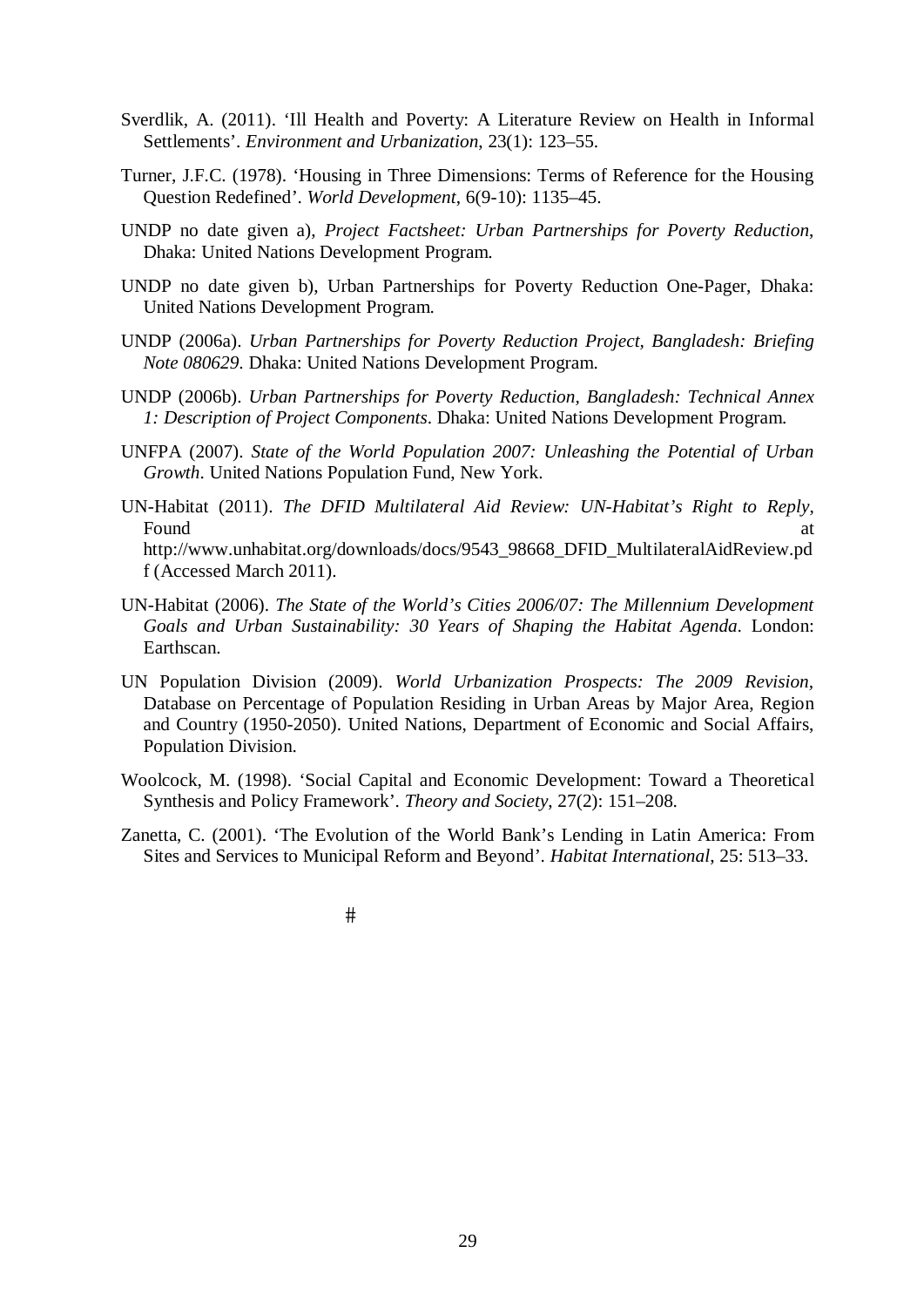# **Appendix 1: Proportion of World population living in urban areas**



Source: UN Population Division Website.

# **Appendix 2: Some benefits of urban-poor led initiatives**

- 1. The urban poor stay central to development: in their negotiations with the state they develop their collective organization and agency and their capacity.
- 2. The urban poor are best placed to identify their own problems and solutions to them. This allows service delivery problems to be considered by those who suffer the consequences of poor policies and service delivery mechanisms. The urban poor design through experience, not through models.
- 3. Changing the nature of the relations between the government and low-income urban poor groups means improvements are sustainable and puts into place the foundation for future improvements.
- 4. Where the urban poor identify and implement their own project, funding goes much further than externally-managed projects. The urban poor can identify low-cost solutions and ensure funds are used carefully.
- 5. Communities are brought together by their common interest and support each other.
- 6. Practical engagements with the state avoid the confrontation often associated with civil society groups that tend to provoke a defensive reaction from the state.
- 7. That engagements are non-political also encourages women from low-income urban communities to participate in the process.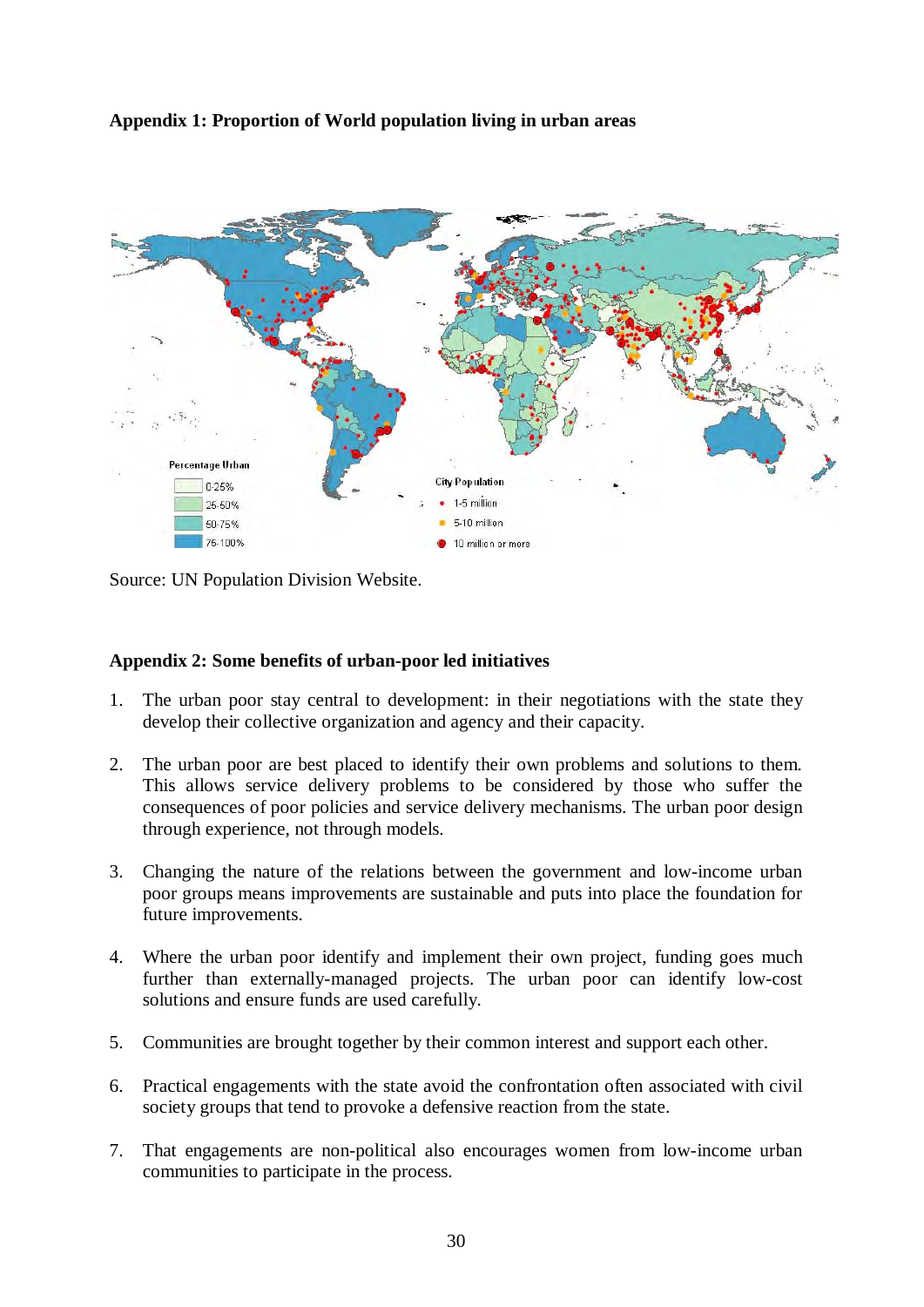- 8. Participating in these negotiations—and seeing tangible benefits—builds on the capacities and confidence of the urban poor, addressing additional aspects of poverty of fatalism and disempowerment.
- 9. The process goes beyond meeting the day-to-day needs of the urban poor through improving the relationship between state and citizen. It also helps to meet their aspirations for political inclusion and redistribution of resources.
- 10. This bypasses the tendency of the international community to disempower lowincome communities. Fragmented and simple 'distribution' of things like blankets or food aid do not teach communities new skills or how to press for sustainable change. This is why there is such a focus on internal funds and on keeping skills within the community: this is sustainable and will not be withdrawn alongside international support.

Sources: Mitlin and Satterthwaite 2007; Mitlin 2008; Sekai and Muvindi 2010.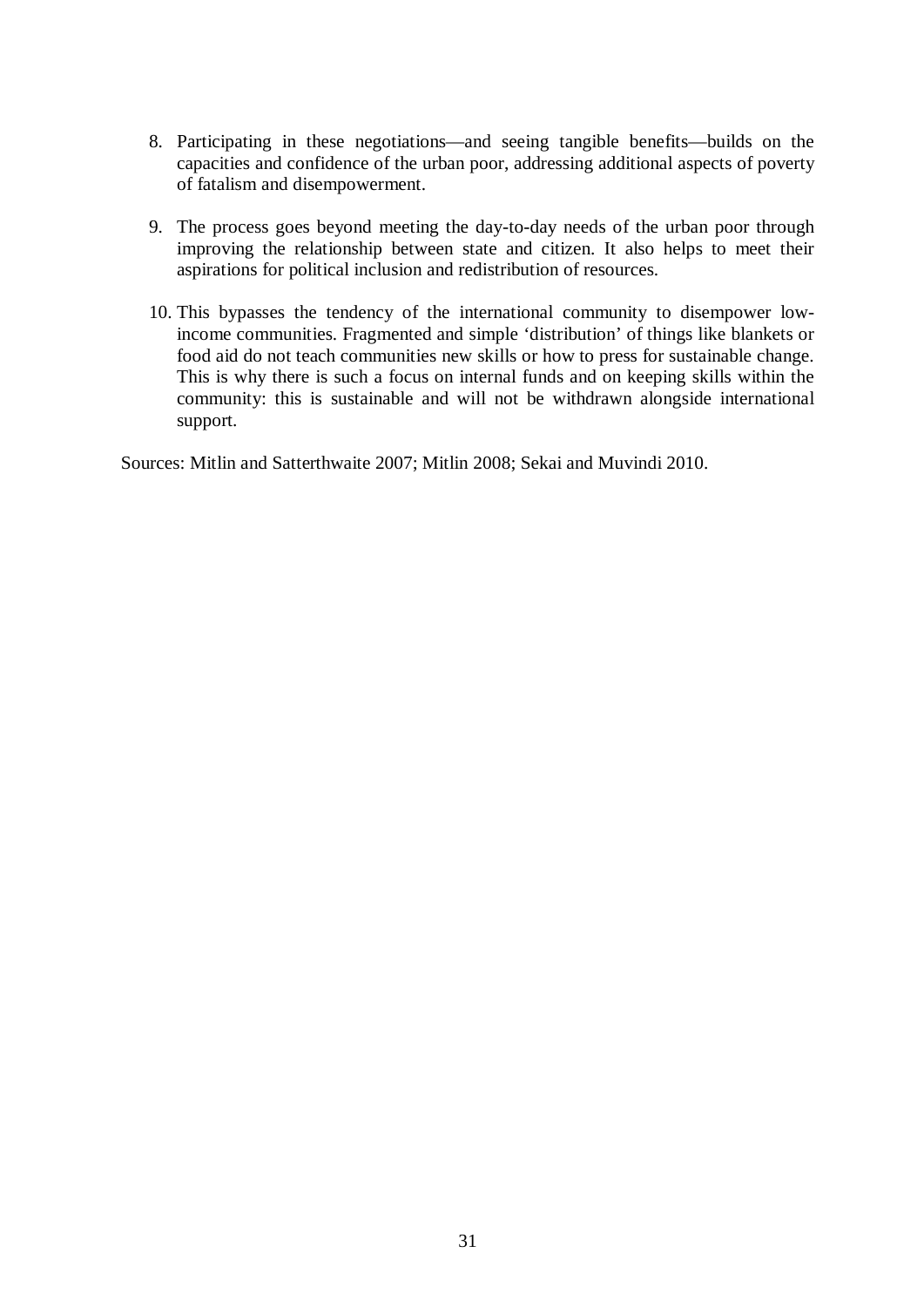# **Appendix 3: Urban partnerships for poverty reduction programme, Bangladesh**

Building on an earlier project—Local Partnerships for Poverty Alleviation Project (2000- 2007)39—this GB£60 million project spanning eight years (2008-2015) aims to improve the livelihoods and living conditions of three million people—at least 50 per cent women and girls—through; establishing partnerships amongst local governments, urban poor communities, civil society, and the private sector; improving the provision of basic services; and providing access to sustainable sources of finance for housing and livelihoods improvement.

It has three main target outputs:

 $\overline{a}$ 

- i) Urban poor communities and groups are mobilized to create healthy and secure living environments.
- ii) Urban poor families acquire resources, knowledge and skills to increase their incomes and assets.
- iii) There becomes a pro-poor urban policy environment delivering benefits to poor people.

The project is facilitated through community empowerment, supporting poor communities to form Primary Groups, Community Development Committees (CDCs), Clusters of CDCs, and town-level Federations. Through CDCs, community-based savings groups are established with support from the project.

Partnerships are core to the UPPR project. It is nationally executed by the Government of Bangladesh (through the Local Government Engineering Department) and implemented by UNDP, and works with urban local governments to link with other donor, government and NGO programmes to improve effectiveness in urban poverty reduction. The project's approach is to build long-term sustainable relationships between urban poor communities, the local government and service providers for lasting development outcomes. It seeks to mobilize and build the capacity of the urban poor and extreme poor to improve their livelihoods. UPPR follows a community-based approach to urban poverty reduction, mobilizing slum communities into Community Development Committees (CDCs) of around 300 households that meet regularly to determine and prioritize the issues they face, as well as identify ways they can be addressed. These are also organized into clusters of CDCs and town-level federations. At least 90 per cent of the leaders of these groups are women. Alongside technical support from the project, this structure allows communities to build trust within their communities, improve financial management and savings capacities, and plan and manage community contracts to construct basic infrastructure.

There are two funds available for funding CDC priority activities. The Settlement Improvement Fund (SIF) finances the construction of basic infrastructure, while the Socioeconomic Fund (SEF) finances activities that improve livelihoods and social conditions in the slum, such as apprenticeships and grants for small business development, and education

<sup>39</sup> This was funded by a US\$17.9 million grant from UNDP, and benefited around 620,000 people living in 600 slum communities. After its impact assessment found the project capable of replication to other settlements, towns and cities, the basis for UPPR was formed.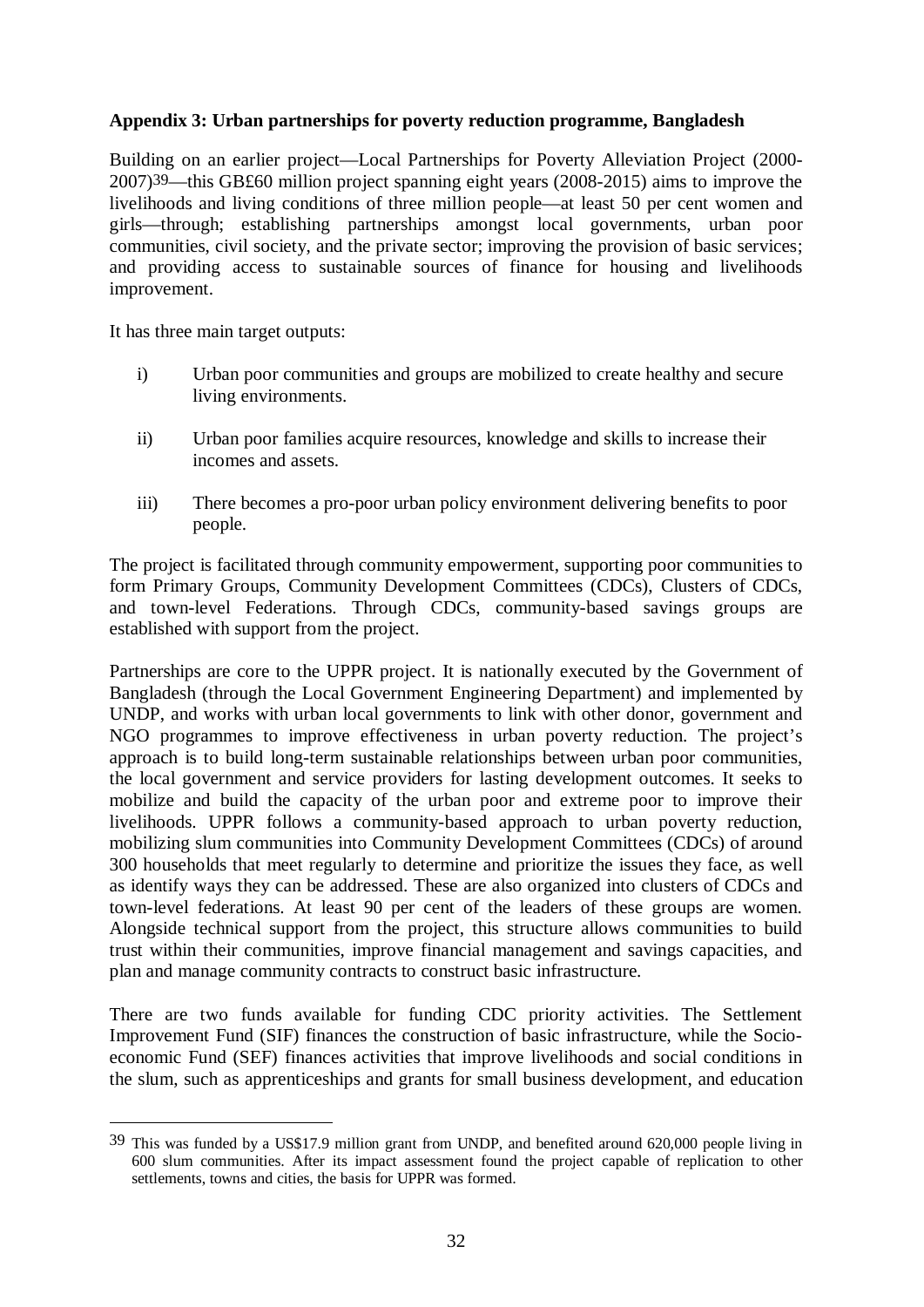grants to keep girls in school. It is also used to address social issues such as dowry, early marriage, domestic violence, disability, and childcare and health centres.

For issues that cannot be met addressed through these funds, UPPR forms partnerships and linkages with government and non-government service providers, who then support the community. To date, 12 national- and 40 town-level linkages and partnerships have been made with UN agencies, government service providers, and NGO service providers.

In addition, the project aims to increase wage employment through its apprenticeship and vocational training programme components targeted at the extreme poor, vulnerable and marginalized, and aims to influence pro-poor policy for the urban poor through engaging in policy makers in central and local governments and the donor community, designing and implementing measures to identify and target low-income urban communities, intervening in cases of evictions and eviction threats, and raising awareness of urban poverty. As of December 2010, the project was reaching over 2.3 million slum dwellers in nearly 19,000 primary groups and around 1,700 CDCs. Over 15,000 savings groups were facilitating access to savings and credit for 256,000 people.

Sources: UNDP no date given (a and b); UNDP 2006a, 2006b; www.upprbd.org; UNDP.